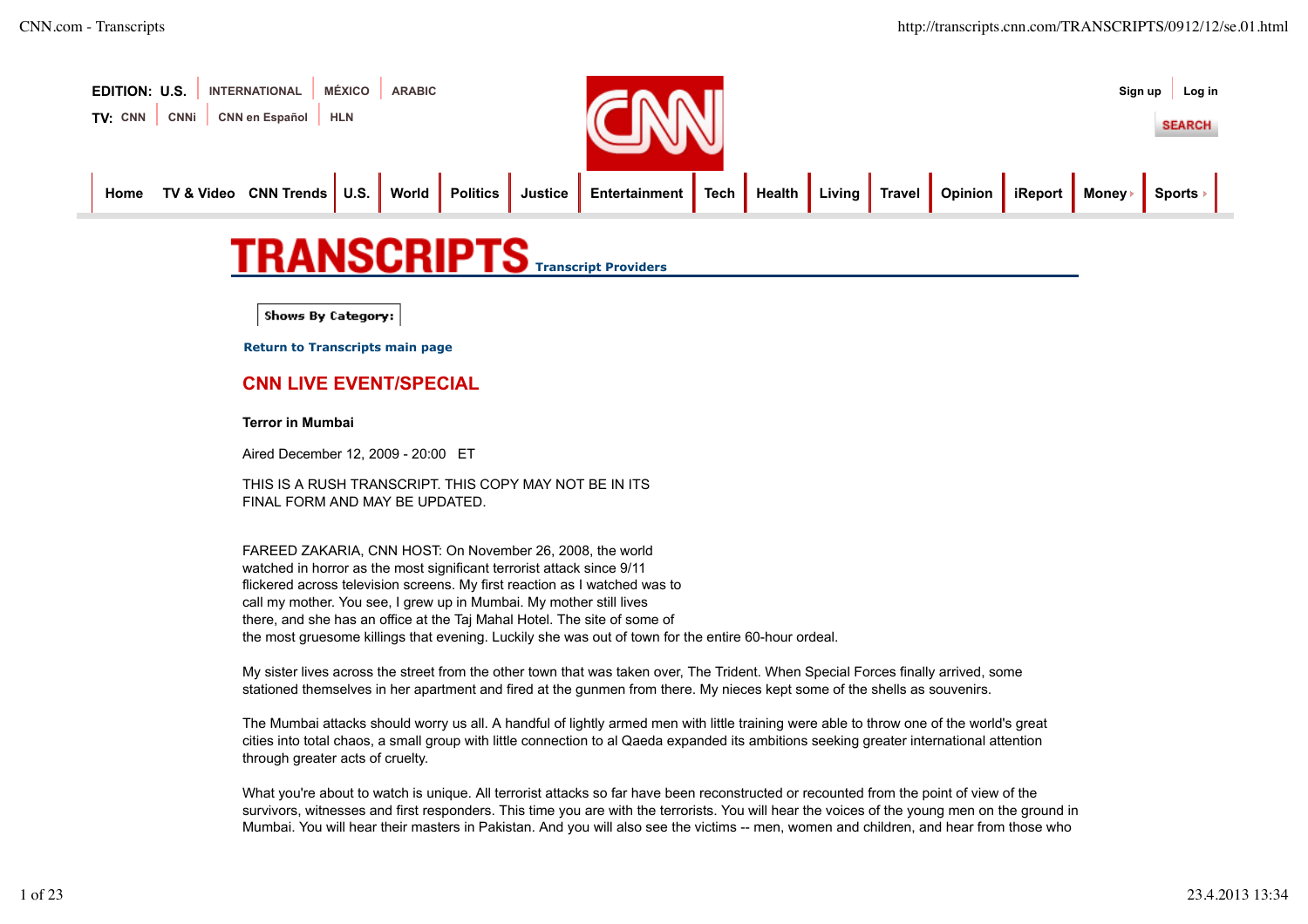survived. It is the first 360-degree view of terrorism.

(BEGIN VIDEOTAPE)

ZAKARIA (voice-over): November 26, 2008, an organization determined to surpass al Qaeda as the world's most feared terrorist group sent ten gunmen to Mumbai, India's biggest city. Their mission was to kill and keep on killing. To stage a spectacle so terrifying that the world could no longer ignore Lashkar-e-Toiba, the Army of the Righteous.

(BEGIN AUDIO CLIP, TRANSLATION CAPTIONED ONSCREEN)

UNIDENTIFIED CONTROLLER: You're very close to heaven. For your mission to end successfully you must be killed. God willing.

(END AUDIO CLIP)

ZAKARIA: Indian Intelligence intercepted the terrorists' cell phone conversations with their commanders in Pakistan.

(BEGIN AUDIO CLIP, TRANSLATION CAPTIONED ONSCREEN) UNIDENTIFIED CONTROLLER: Yes, do it. Sit them up and shoot them in the back of the head. Do it. I'm listening. Do it.

(END AUDIO CLIP)

(BEGIN VIDEO CLIP, TRANSLATION CAPTIONED ONSCREEN)

UNIDENTIFIED MALE (through translator): They were not shouting, not excited. They were doing their job as a matter of fact.

ZAKARIA: One gunman was captured alive.

(BEGIN AUDIO CLIP, TRANSLATION CAPTIONED ONSCREEN)

UNIDENTIFIED MALE: How many people did you kill?

AJMAL AMIR KASAB, CAPTURED TERRORIST: Don't know. Kept firing and firing.

UNIDENTIFIED MALE: Who were you supposed to kill?

KASAB: Just people.

(END VIDEO CLIP)

ZAKARIA: For The Army of the Righteous, it was a test run for future operations, not just in India, but perhaps elsewhere.

(BEGIN AUDIO CLIP, TRANSLATION CAPTIONED ONSCREEN)

UNIDENTIFIED CONTROLLER: Tell them this is just a taste. Let the government wait and see what we do next.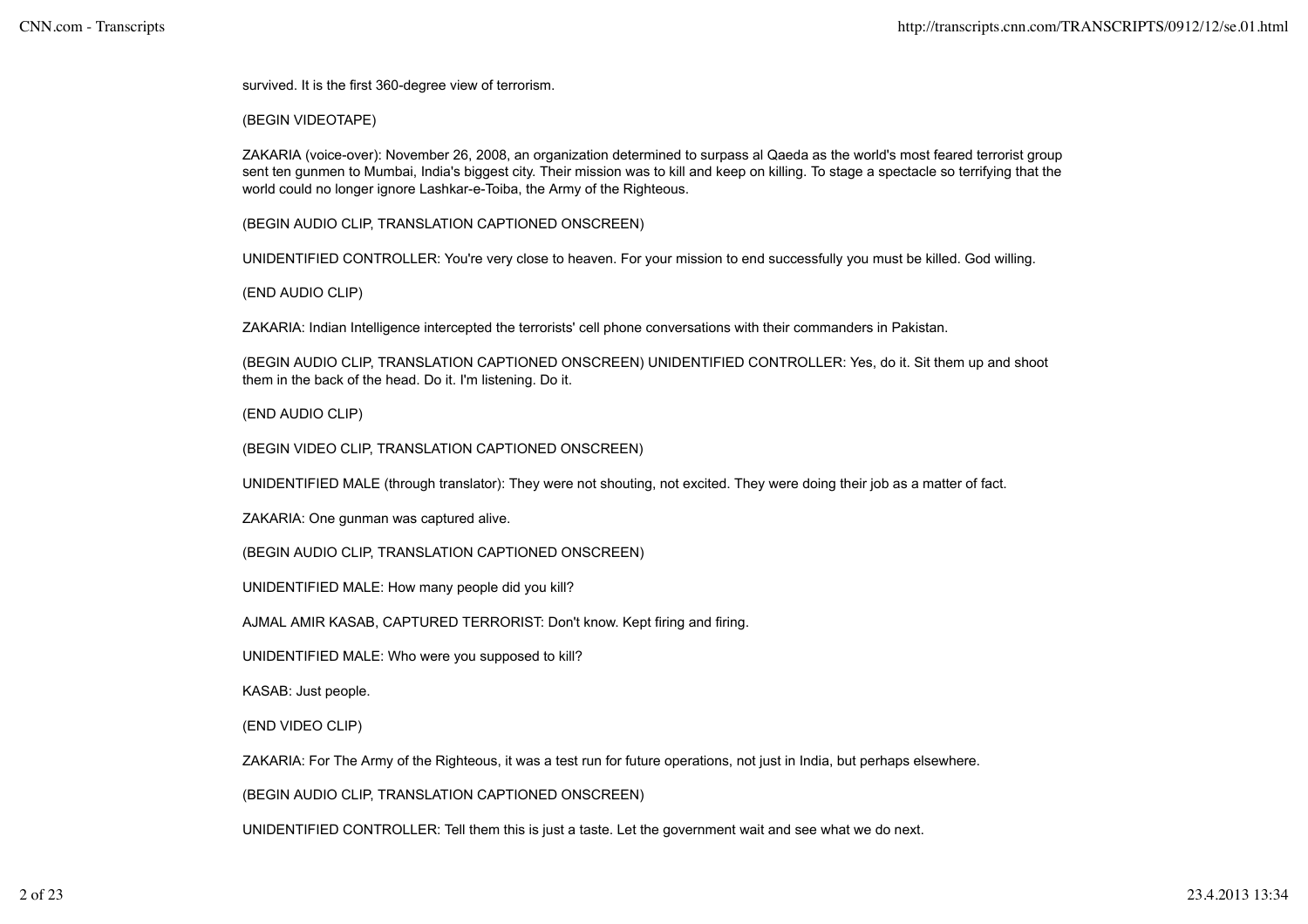### (END AUDIO CLIP)

ZAKARIA: Their method of attack could easily be adapted to any American city. No hijacked airliners or sophisticated weaponry, just ten young men with mobile phones and assault rifles programmed to kill and die on command.

UNIDENTIFIED BOY (through translator): I don't understand what these people are doing. What do they gain from all this killing?

ZAKARIA: This is the inside story of the attack on Mumbai told by its victims and by the terrorists themselves in hours of intercepted phone calls.

(BEGIN AUDIO CLIP, TRANSLATION CAPTIONED ONSCREEN)

UNIDENTIFIED CONTROLLER: The enemy must fear us. When this is over, there will be much more fear in the world.

(END AUDIO CLIP)

(BEGIN VIDEO CLIP, TRANSLATION CAPTIONED ONSCREEN)

UNIDENTIFIED MALE: Where else have you done operation like this?

KASAB: Nowhere else. This is my first one. I haven't been anywhere else. You do it just once and you die.

UNIDENTIFIED MALE: You mean you have a shoot-out and you die?

KASAB: Yes.

(END VIDEO CLIP)

ZAKARIA: At dusk, ten gunmen arrive off Mumbai on a hijacked fishing trawler. The crew is killed, the captain left alive to navigate. Later that night, Indian Intelligence would monitor calls between the terrorists in Mumbai and a group of older men who were remote controlling the operation from across the border in Pakistan, India's long-time enemy.

(BEGIN AUDIO CLIP, TRANSLATION CAPTIONED ONSCREEN)

UNIDENTIFIED CONTROLLER: The captain of the boat -- did you kill him?

UNIDENTIFIED GUNMAN: Yes, we finished him off.

UNIDENTIFIED CONTROLLER: How?

UNIDENTIFIED GUNMAN: We slit his throat.

(END AUDIO CLIP)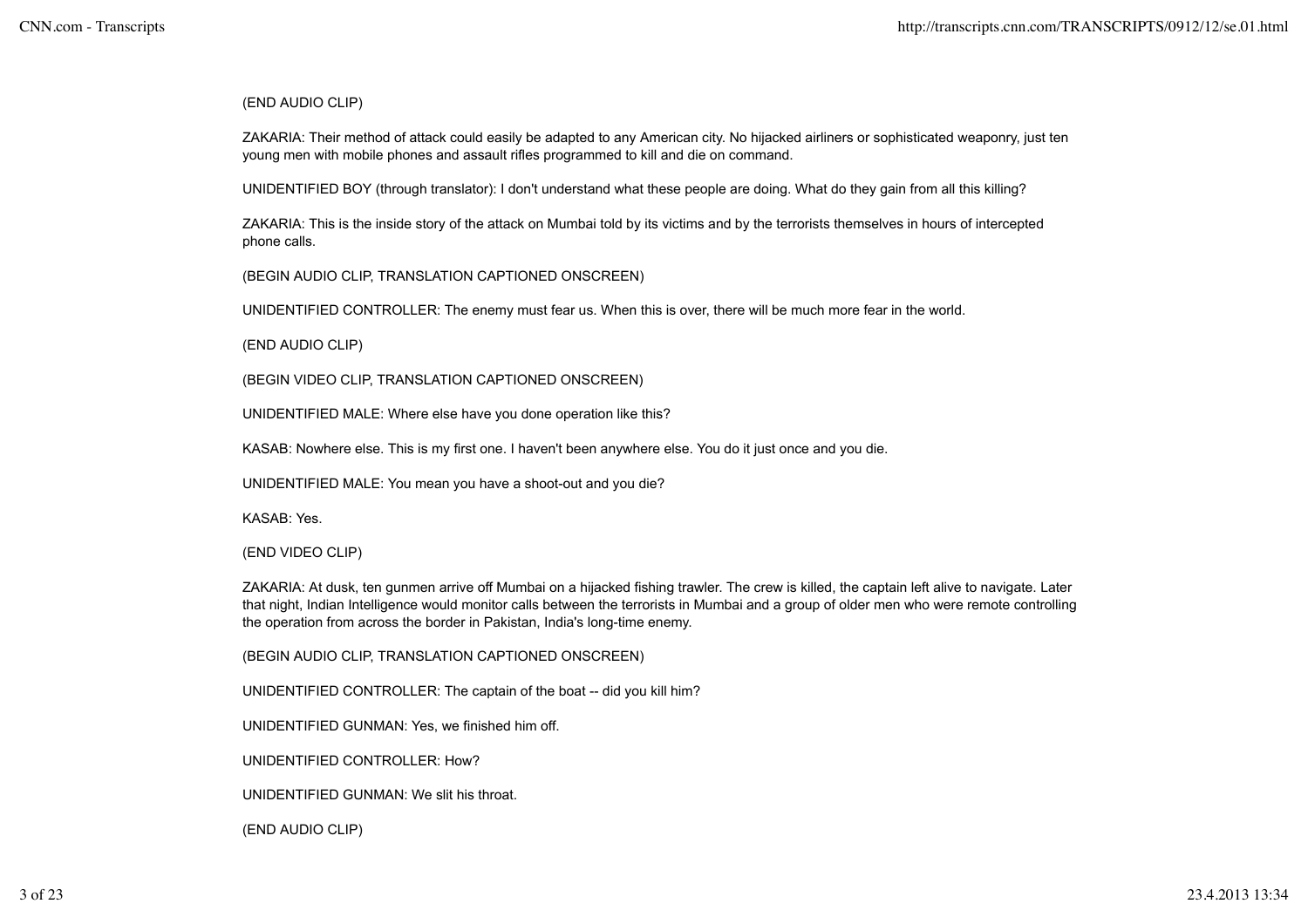ZAKARIA: Under cover of darkness, they landed in a fisherman's slum next to one of the wealthiest parts of Mumbai. Splitting up into teams of two they said their last goodbyes and hailed taxis to take them to their targets which were all close by.

(BEGIN AUDIO CLIP, TRANSLATION CAPTIONED ONSCREEN)

UNIDENTIFIED CONTROLLER: This is a struggle between Islam and the unbelievers. We're the people God had chosen to defend our religion against the unbelievers.

(END AUDIO CLIP)

ZAKARIA: The first pair of gunmen made for one of Mumbai's best known bars. They left behind a bomb in their taxi, set to explode in an hour's time.

UNIDENTIFIED MALE (through translator): They came from my taxi and they were talking on the phone for a long time.

UNIDENTIFIED MALE (through translator): Thinking they were foreigners, I asked, "Want a t-shirt?" They said, "No." Then they asked, "Is the Leopold Cafe famous?"

UNIDENTIFIED FEMALE (through translator): He was wearing a beige shirt, height 5'9," and blue cargo trousers with pockets. When he came in we noticed he was good-looking, very handsome. UNIDENTIFIED MALE (through translator): They stood like this with their faces close together.

UNIDENTIFIED MALE (through translator): And hands on each other's shoulders.

UNIDENTIFIED MALE (through translator): They were very, very happy. Talking and smiling. Then after ten minutes, they took something from their bag and threw it.

ZAKARIA: A grenade ripped through the bar. The gunmen emptied their automatic weapons, then reloaded to finish off the people who couldn't run away.

UNIDENTIFIED FEMALE (through translator): So then there were only fumes sparks, the noise of gunfire, of people running, chairs being knocked over, screams.

UNIDENTIFIED FEMALE (through translator): And the shouting of those who where killing. Terrible sounds.

UNIDENTIFIED FEMALE (through translator): Everybody was screaming. They killed until no-one was left alive.

What happened to me, it's very -- one is here, here, here, and this portion.

ZAKARIA: Eleven people died at the Leopold Cafe and 28 were wounded. At the same time another pair of gunmen were approaching Mumbai's railway station. Chatrapati Shivaji Terminus better known as Victoria Terminus or VT. Again, one of them left a bomb in the taxi. He was Ajmal Amir Kasab, who later that night would be captured and interrogated.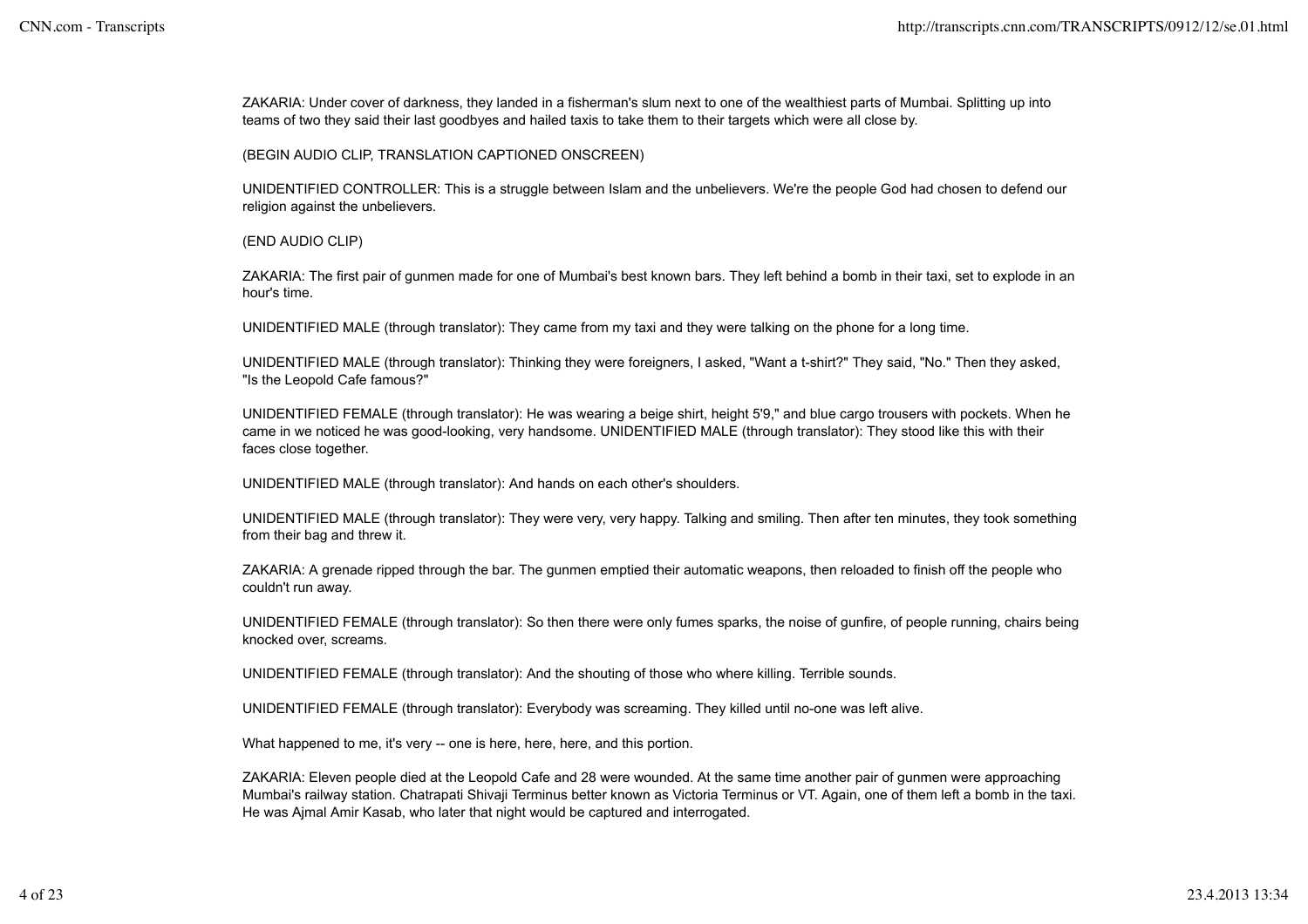#### (BEGIN VIDEO CLIP, TRANSLATION CAPTIONED ONSCREEN)

KASAB: They told us there was a job we must do.

UNIDENTIFIED MALE: What do you mean?

KASAB: There was a job we must do.

UNIDENTIFIED MALE: What job?

KASAB: The VT station job.

UNIDENTIFIED MALE: What job was that?

KASAB: I was supposed to kill people there.

UNIDENTIFIED MALE: What people?

KASAB: Whoever was there.

(END VIDEO CLIP) ZAKARIA: At the station, Kasab and his accomplices smile, mingle with those they had come to kill. They were ordinary people from every part of India, traveling to a wedding, a village, a temple. Workers laden with holiday gifts, Muslim families heading home for the festival of Eid.

At seven minutes to 10:00, Kasab and his men opened their backpacks and took out assault rifles.

UNIDENTIFIED MALE (through translator): My wife was the first one to be shot. I turned round and saw her get hit. She was shot and she fell down. When a bullet hit me, it knocked me over. Then I couldn't get back on my feet.

UNIDENTIFIED BOY (through translator): The floor was vibrating with the gunfire. My ears went deaf. Everybody feel down. Then dad got shot. He fell in front of me.

UNIDENTIFIED FEMALE (through translator): My grandson said, "Grandma, why did we take the train? We should have gone by bus. Look how much Grandpa is bleeding." And I peeked out, and saw that my husband's shirt was red with blood.

UNIDENTIFIED MALE (through translator): They showed no fear or horror. They were like children firing toy guns. They strolled very slowly killing whoever they chose.

UNIDENTIFIED BOY (through translator): I tried to get up. My uncle said, "Stay down." Then I shouted for my dad, and he shushed me. There was a devout man behind us, and he was calling upon a Muslim holy man to help him. When the terrorist heard, he killed him.

UNIDENTIFIED MALE (through translator): My children were crying on top of my wife's body. They were soaked in blood. I grabbed them with my good hand and dragged them behind a pillar. I pretended to be dead, gripping my kids between my legs.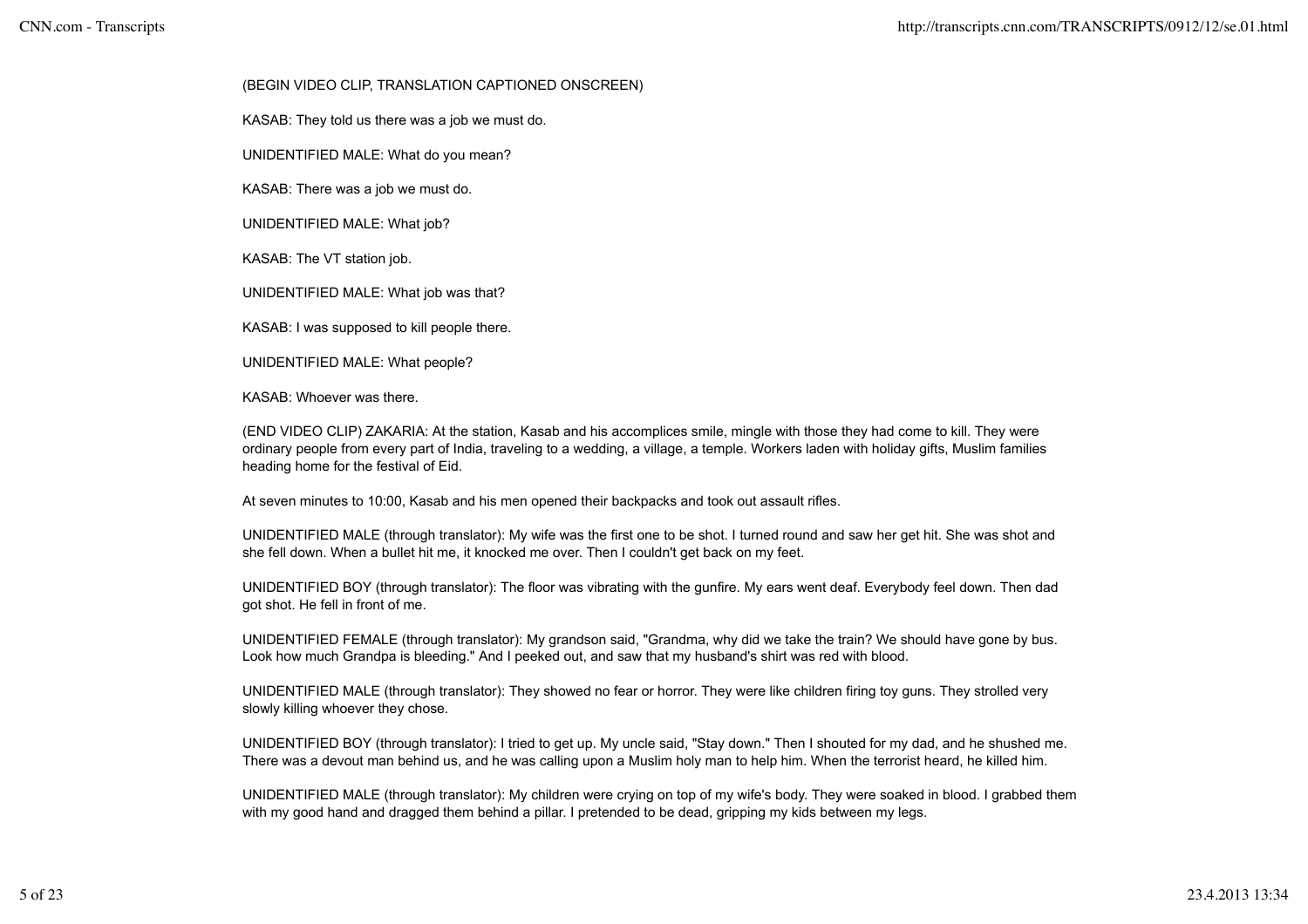UNIDENTIFIED FEMALE (through translator): Right next to us and all around, blood everywhere. One person had his nose blown off, another had his head split apart.

UNIDENTIFIED MALE (through translator): There was a baby. His mother was still alive next to him. The baby started crying so the mother picked it up and was shot dead.

(BEGIN VIDEO CLIP, TRANSLATION CAPTIONED ONSCREEN)

UNIDENTIFIED MALE: Didn't you ever ask, "Won't I feel pity for these people I'm killing?"

KASAB: Yes, that's true.

UNIDENTIFIED MALE: Well, did you ask?

KASAB: I did but he said you have to do these things. You are going to be a big man and get reward in heaven. I asked, have you done these things, too? He said he had. I thought, well he's done it, I should do it, too.

(END VIDEO CLIP)

(COMMERCIAL BREAK)

ZAKARIA: From the start, the police were confused and disorganized. They did nothing to stop the killing. For 15 minutes they stood watching the massacre, then most of them ran away and hid. One who didn't was Sudham Pandarkar.

SUDHAM PANDARKAR, POLICE (through translator): There were 15 to 20 policemen present, but we had no idea what was going on, or what we could do about it. Our brains were not working. We just froze. We didn't know what to do.

ZAKARIA: The second in command at the station, police inspector Shashank Shinde rallied his men.

PANDARKAR (through translator): He said, "You five men with rifles, come with me." There are terrorists over there -- we must shoot them." My mind was blank except for one thing, aim, fire, kill. That was all I could think of. Shoot them and kill them.

ZAKARIA: The policemen were outgunned. Pandarkar carried an ancient bolt-action rifle with five bullets. Inspector Shinde carried a pistol. Another officer Ambadas Pawar was unarmed.

UNIDENTIFIED MALE (through translator): Ambadas Pawar told me he was an off-duty cop. He wanted to shoot them so he took my rifle and fired. Before we could reload, he came; the one who's been captured, the terrorist Kasab. He fired and the bullet went through my chest. Then there was silence. And Shashank Shinde and Ambadas Pawar were lying dead, both of them.

ZAKARIA: As Kasab and Ismail headed for the exit, a policeman grabbed a rifle from a terrified comrade. It jammed. When Kasab return fire, in desperation, the policeman hurled a plastic chair. Now the gunman fired through the station windows shooting down a plain clothes policeman. The Wednesday night traffic passed by, the drivers oblivious to the horror inside.

An hour and a half had passed since Kasab and Ismail had come ashore with their eight accomplices. Now they walked out of the station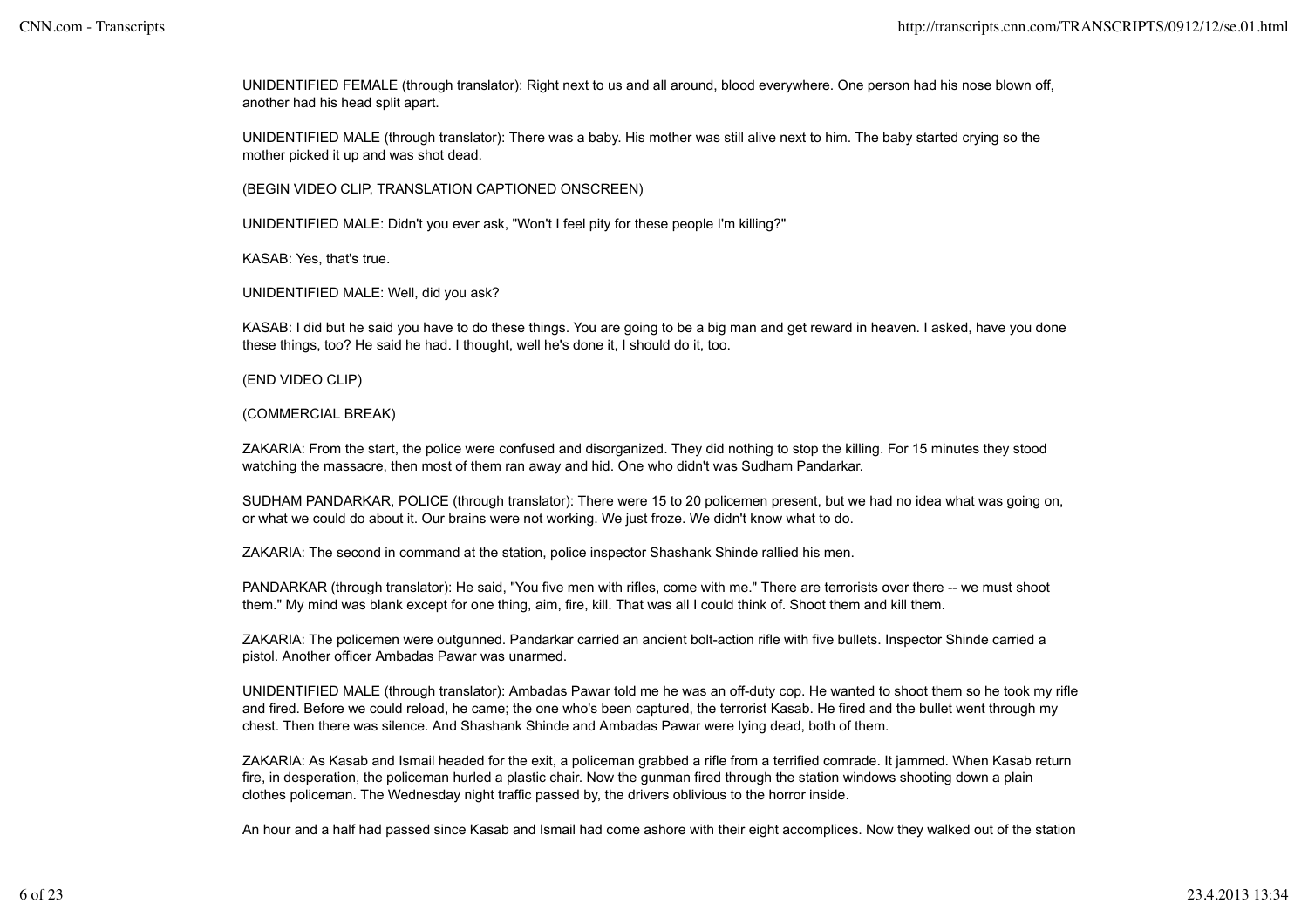and melted into the darkness.

With the terrorists gone, the railway police rush out of hiding, weapons at the ready. Kasab and Ismail had killed 52 people at the station and wounded more than 100.

UNIDENTIFIED BOY (through translator): When the shooting was over, a man came and picked me up, and put me on one of those handcarts the porters use. My little brother was shouting, "Mommy, mommy." I said, "Mommy's fine," and took him with me to hospital.

Six of us died. Arif, my brother-in-law; Abbas, my dad; Radkila, my mom; my two cousins, and another uncle. They all died.

UNIDENTIFIED MALE (through translator): I miss her so much. When I look at her photo, I start missing her. I can't look at her for too long. It makes me want to cry. My daughter often points to it. "Look, dad, mommy's smiling at you."

UNIDENTIFIED MALE: We don't know. Is it a terrorist attack planned by some big organization? We don't know. Is it planned by the underworld? We don't know. But, yes...

ZAKARIA: The police had no plan or training for such an attack. Mumbai's most famous detective, Joint Commissioner, Rakesh Maria, found himself unexpectedly in charge of the control room. He didn't know who the gunmen were or where they would attack next.

RAKESH MARIA, MUMBAI'S MOST FAMOUS DETECTIVE: We received calls from our mobiles that it appears that they are moving towards the police headquarters. So, you know, in addition to looking at the control room, one also had to fortify this complex.

ZAKARIA: Now the bombs Kasab and his colleagues had planted in their taxis exploded, killing the drivers and their passengers.

MARIA: There was a taxi blast at Mazgaon; there was a taxi blast at Ville Parle; there were rumours of an attack at JW Marriott at Juhu; there is attack on the Four seasons in Worli. So, you know, we felt that the whole city was under a siege and under attack.

ZAKARIA: Amidst the chaos, the anti-terrorist police began scanning cell phone frequencies in the hope of intercepting any calls the gunmen might be making.

With hundreds of thousands of voices on the airwaves, their chances were almost zero. But earlier that year undercover agents had fed a batch of 35 sim cards to the Pakistani terrorist group Lashkar-e- Toiba. Intelligence officers discovered three of the sim cards had been activated that night. Suddenly they were listening in on conversations between the terrorists and their masters.

(BEGIN AUDIO CLIP, TRANSLATION CAPTIONED ONSCREEN)

UNIDENTIFIED CONTROLLER: I just wanted to check -- what did you do with the boat?

UNIDENTIFIED GUNMAN: We just left it.

UNIDENTIFIED CONTROLLER: What? You didn't open the bottom of the boat to sink it?

UNIDENTIFIED GUNMAN: In the rush, they didn't do it. We had to get out, things went a bit wrong.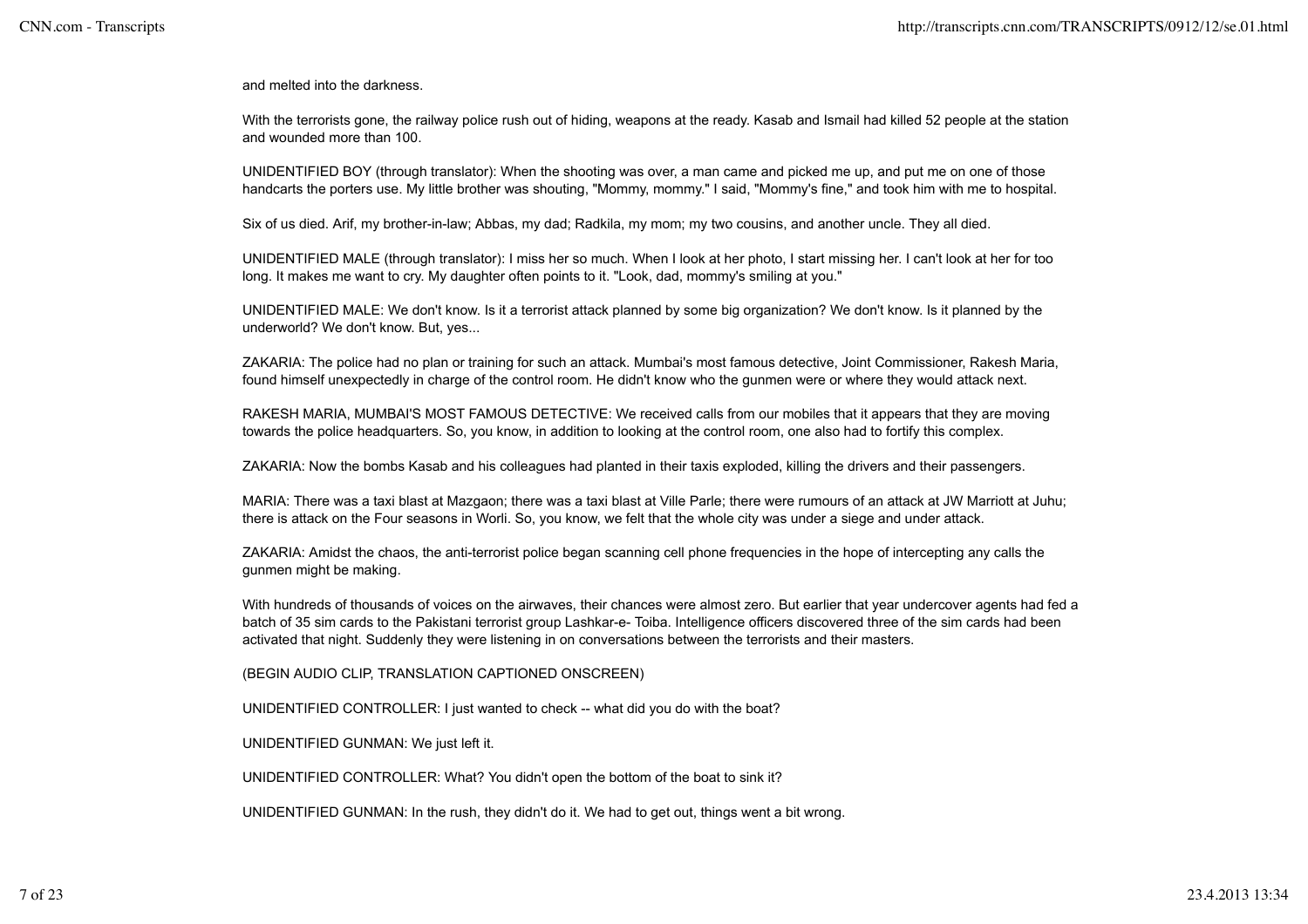## (END AUDIO CLIP)

ZAKARIA: The gunmen were calling an Internet number bought from a company in New Jersey using money transfers from Pakistan. Once Indian intelligence locked on to the controllers' Internet number, they could listen to all the gunmen's calls.

(BEGIN AUDIO CLIP, TRANSLATION CAPTIONED ONSCREEN)

UNIDENTIFIED GUNMAN: So we jumped in the dinghy and got out of there? Brother Ismail's satellite phone got left behind.

(END VIDEO CLIP)

ZAKARIA: Little use was made of them, but the authorities would intercept a total of 284 calls. Most involved a single controller identified only as Brother Wasi. His grip on the young gunmen would not loosen until they were dead.

(BEGIN AUDIO CLIP, TRANSLATION CAPTIONED ONSCREEN)

UNIDENTIFIED CONTROLLER: Fight with all your might. Stretch it out as long as possible.

UNIDENTIFIED GUNMAN: OK. God willing.

(END VIDEO CLIP)

(COMMERCIAL BREAK)

ZAKARIA: As scores of people were being gunned down at the railway station, another pair of clean-cut Pakistani boys in their early 20s blasted through the entrance of one of Mumbai's top five-star hotels, the Trident Oberoi.

The lead gunman was Fahadullah, who wore black.

(BEGIN AUDIO CLIP, TRANSLATION CAPTIONED ONSCREEN)

UNIDENTIFIED CONTROLLER: Fahadullah? Are you there?

UNIDENTIFIED GUNMAN: Yes, I'm listening.

UNIDENTIFIED CONTROLLER: You're very close to heaven, brother. Today's the day you'll be remembered for, brother.

ZAKARIA: Fahadullah and his accomplice killed nine staff and three guests in the lobby.

Then they headed for the hotel restaurants. At Tiffin, a popular eatery, Fahadullah murdered 13 diners. Rishma Kiani (ph) was shot five times and left for dead beside her family and friends.

UNIDENTIFIED FEMALE: The whole place was very silent. I couldn't see my friends. Whenever I tried to look, I also saw Shihad and Mosh (ph). She was in the same position from the time she got shot and so was my cousin and his wife. I tried to nudge my cousin's leg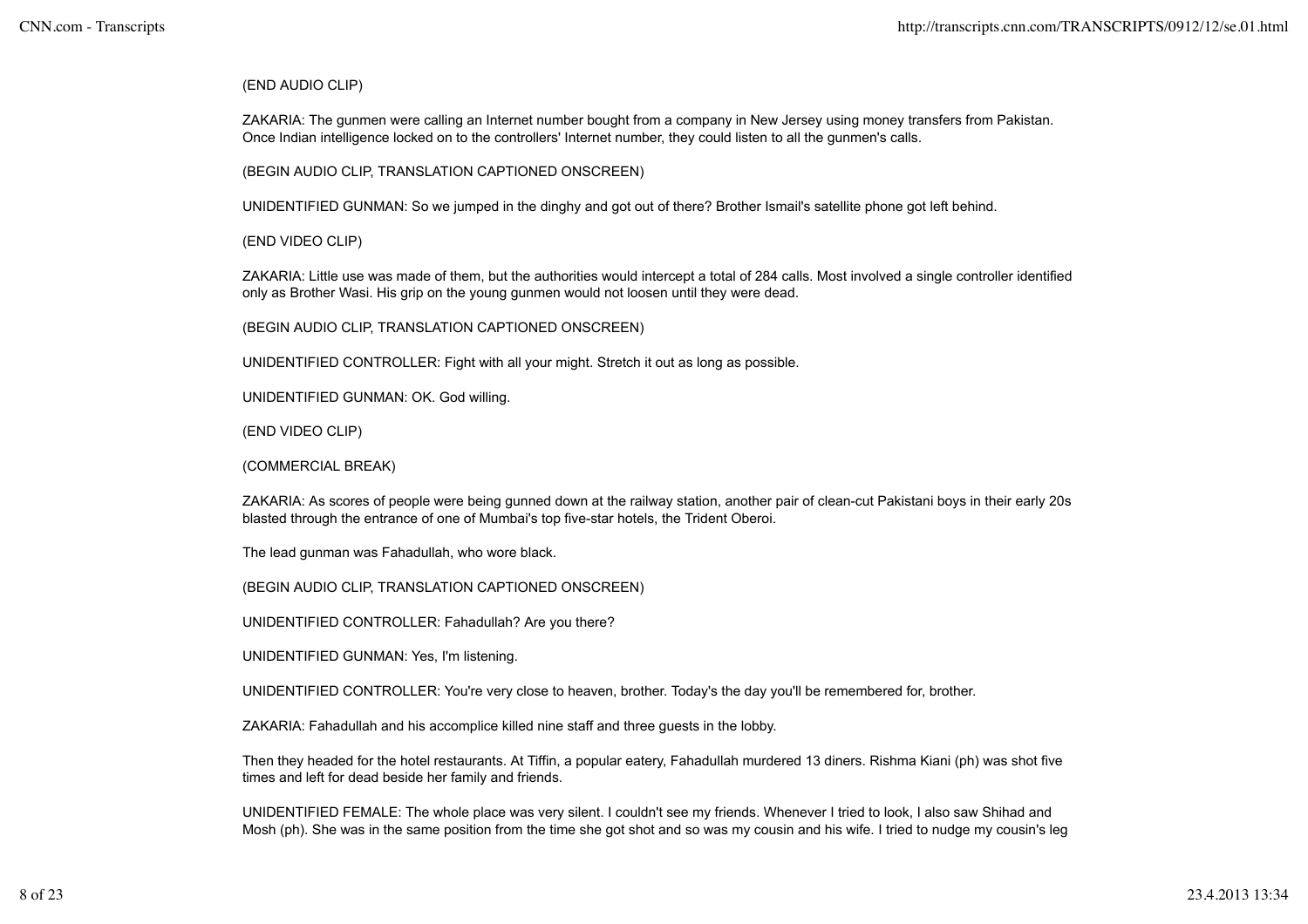because I was close enough to do that. I think I succeed, but he didn't move.

ZAKARIA: Bewildered by the ferocity of the attack, the police made no organized attempt to storm the hotel. Rishma Kiani (ph) would lay bleeding on the floor of the Tiffin Restaurant for the next 16 hours before she was finally rescued.

Hearing the gun fire, hotel guests bolted their doors. Fear drove some of them onto the window ledges. The terrorists detonated a bomb in the tea lounge and rounded up survivors from the hotel restaurants. A group of 15 were marched to the top of the service staircase. Among them was Seyfi Muezzinoglu, a Turkish businessman and his wife, Meltem.

SEYFI MUEZZINOGLU, MUMBAI ATTACK SURVIVOR: The one in black, Fahadullah, told the woman to go up the stairs so we were pressed there and like in a crowded bus. And all of a sudden he raises his gun, and at that moment my wife screamed out, stop, stop, he's from Turkey. He's from Istanbul. He's Muslim or something, and he made the gesture -- Fahadullah.

I threw myself, face down and he started to shoot and all the bodies were falling on me. And I was buried under the bodies from my waist down.

ZAKARIA: Fahadullah left five people alive, Seyfi, his wife, Meltem, and three other women. The other ten had been gunned down on the narrow landing.

M. MUEZZINOGLU: You can hear them. Some of them were not dead yet. You can hear the sounds of their last -- I don't know. And -and we had to, you know, step over those people.

S. MUEZZINOGLU: I said, look, I stepped on the back of this man, then on the neck of that man, and I will hold your hand. I ushered four women over the bodies and I told them not to step on the blood. Everywhere there's blood, and it's such slippery. I have never known it, that blood can be so slippery.

ZAKARIA: At the same time as the attack on the Trident Oberoi, two backpackers have strolled into the Taj, the most exclusive hotel in the city. Each carried an assault rifle, a pistol, hand grenades, hundreds of bullets and enough dried fruits and nuts to last a couple of days. They began killing anyone in their sights.

They were soon joined by the two terrorists who have just killed 11 civilians at the Leopold Cafe a block away. The newcomers narrowly avoided bullets meant for hotel guests. The two pairs joined forces in the lobby by the swimming pool. There were now four gunmen inside the Taj. They headed to the upper floors to switch on their phones and receive fresh instructions from Brother Wasi.

WASI (through translator): Pile up the carpets and mattresses from the room you've opened. Douse them in alcohol and set them alight. Get a couple of floors burning. And when we ring, make sure you answer.

GUNMAN (through translator): Peace be with you.

WASI (through translator): How are you getting on? Have you started the fire yet?

GUNMAN (through translator): No, we haven't started it yet.

WASI (through translator): You must start the fire now. Nothing's going to happen until you start the fire. When people see the flames,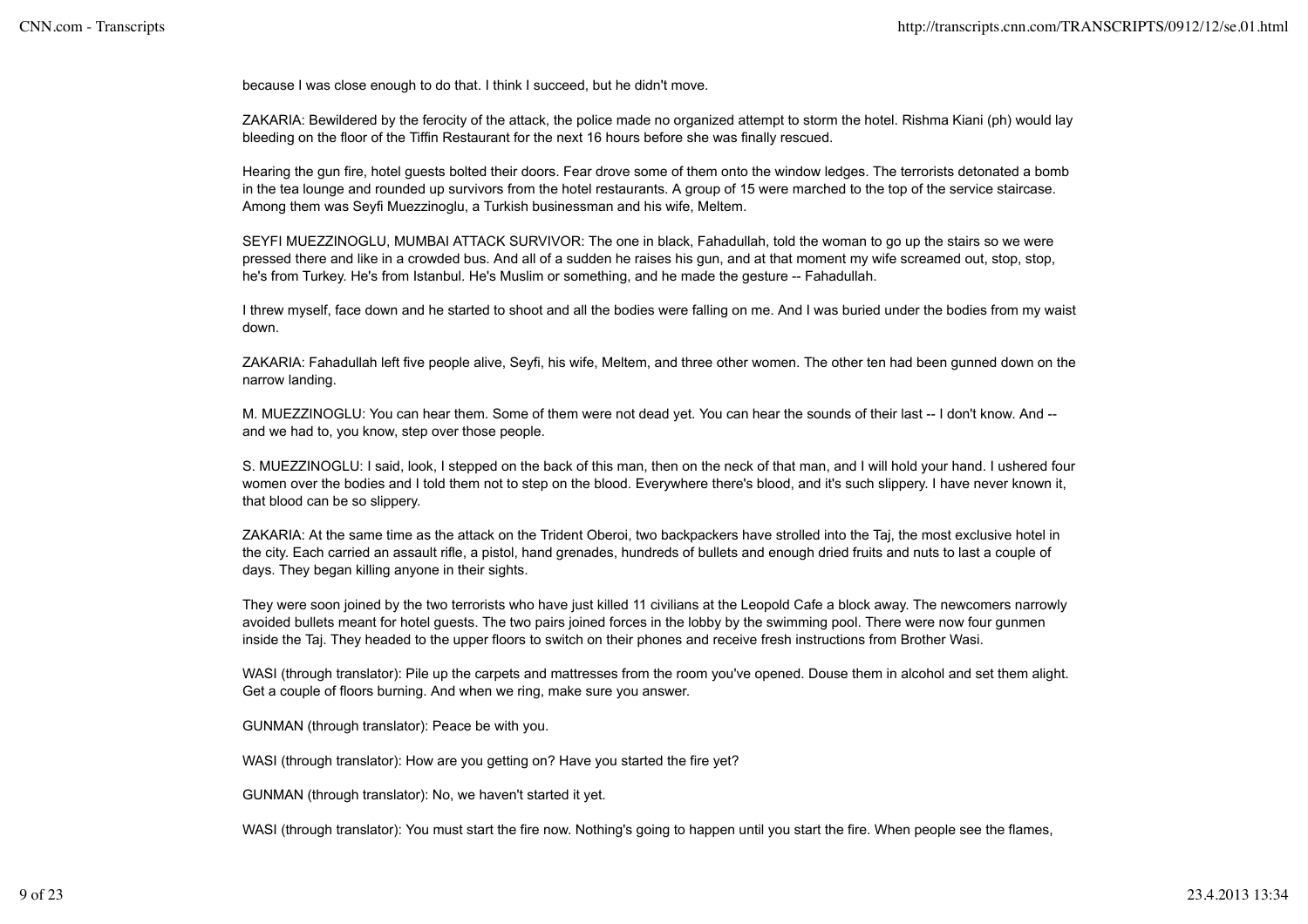they will start to be afraid. And throw some grenades, my brother. There's no harm in throwing a few grenades. How hard can it be to throw a grenade? Just pull the pin and throw it.

ZAKARIA: The gunmen, youngsters from villages in Pakistan, seemed mesmerized by the opulence of their surroundings.

GUNMAN (through translator): There are computers here with 30-inch screens!

WASI (through translator): Computers? Haven't you set fire to them?

GUNMAN (through translator): We're just about to. You'll be able to see the fire any minute.

WASI (through translator): We can't watch if there aren't any flames. Where are they?

GUNMAN (through translator): It's amazing! The windows are huge. It's got two kitchens, a bath and a little shop.

WASI (through translator): Start the fire, my brother. Start a proper fire, that's the important thing.

ZAKARIA: Once they've set some rooms on fire, the four terrorists began searching for more guests to kill. Amit and Varsha Thadani were about to hold their wedding reception at the hotel.

AMIT THADANI, MUMBAI ATTACK SURVIVOR: I was seeing a couple of dead bodies lying on the carpet outside. We heard a couple of people outside our room talking in a strange language.

VARSHA THADANI, MUMBAI ATTACK SURVIVOR: The next thing we heard was them dragging a lady out from the room next door, and she was shouting. She was shouting a lot. And then the next thing we heard, like, she was pushed again into the room and she was shot.

A. THADANI: They didn't just shoot her a couple of times. They continuously kept shooting at her.

V. THADANI: She was crying in pain, as if she was asking for some kind of help. But there was nothing that could be done that day.

WASI (through translator): How are you Ali? Everything OK?

GUNMAN (through translator): Thanks be to God. I'm fine. It's taken a long time to break the doors down. We've managed to break into three or four rooms facing the sea and we've set fire to them.

ZAKARIA: Finally the Taj Hotel, Mumbai's most iconic landmark, was ablaze.

Brother Wasi and his fellow controllers were watching the action live on international TV channels. It was an image Brother Wasi knew would travel around the world.

WASI (through translator): My brother, yours is the most important target. The media are covering your target, the Taj Hotel, more than any other.

(COMMERCIAL BREAK)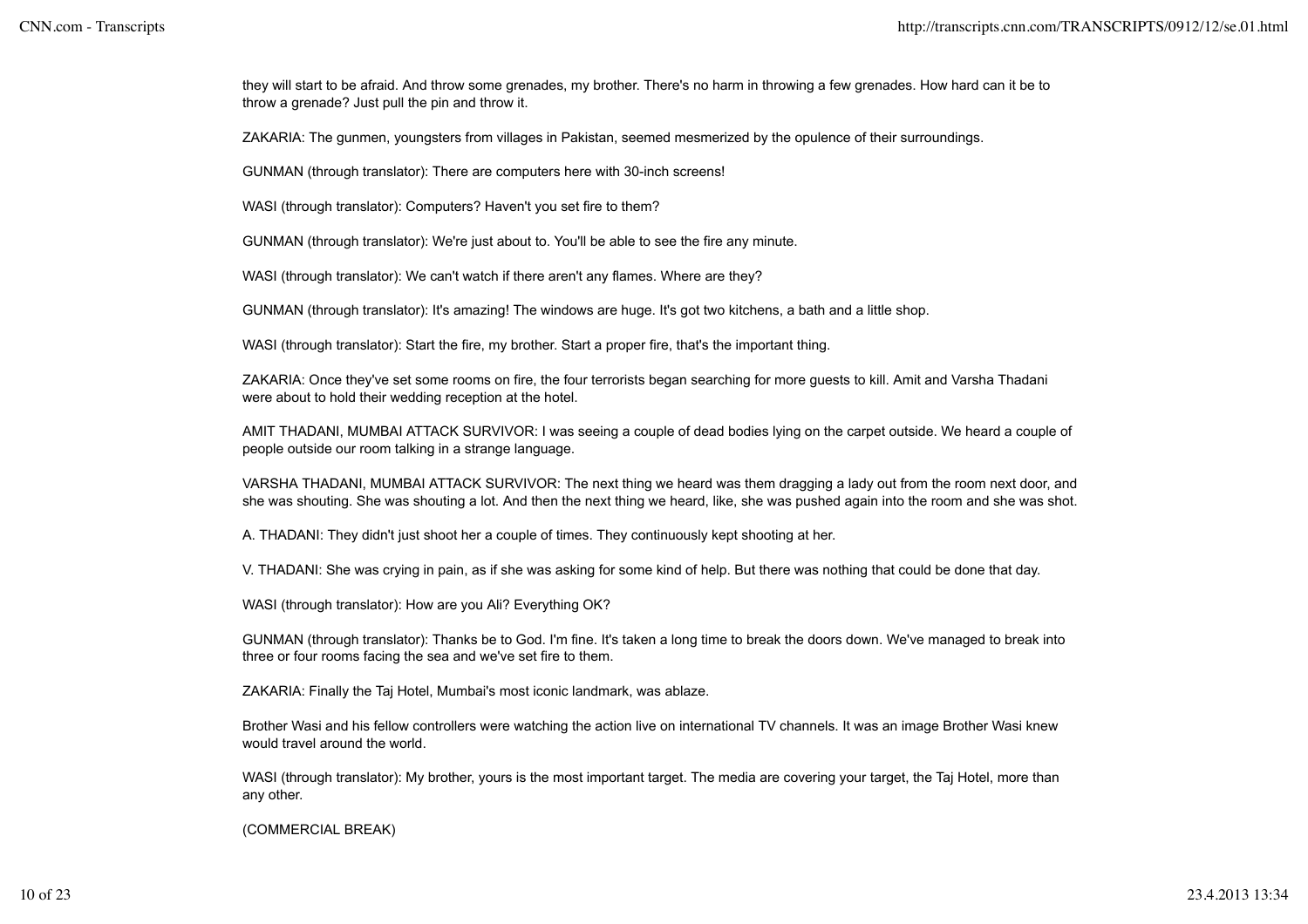ZAKARIA: Earlier that night, a handful of police officers had crept into the Taj. Guided by hotel security staff, they headed for the CCTV monitoring room. They were led by Deputy Commissioner Vishwas Nangre Patil.

VISHWAS NANGRE PATIL, DEPUTY COMMISSIONER OF POLICE: We have seen four terrorists on the sixth floor and they are with AK-47, they are with (INAUDIBLE). They are wearing this dress and that dress. We hear a couple (ph) call to the control room.

UNIDENTIFIED MALE: They are recce-ing the area, they are on the 6th floor, they came on 5th floor. We fired at them, they threw grenades on us. Three men are recce-ing, they are with AK-47s and they are carrying big packs on their backs, sir. Over.

UNIDENTIFIED MALE: The naval commandos should be there in a few minutes. Keep them pinned down. Over.

ZAKARIA: For several hours, the cops in the Taj watched the terrorists on CCTV. They were able to relay to headquarters exactly where the terrorists were and what they were doing.

UNIDENTIFIED MALE: They again have gone -- gone back to room number 630. Over.

ZAKARIA: As the fire took hold, the policemen were driven from the hotel. The naval commandos still hadn't come.

Poor communication and leadership meant the Mumbai police missed vital chances to stop the terrorists during the crucial first hour when most of the killing happened. The Mumbai police chief failed to take charge of the situation. Instead, he left his lead investigator to run the control room, a man more used to dealing with the aftermath of a terrorist attack.

UNIDENTIFIED MALE: We are used to a blast, a (INAUDIBLE). We go to the spot, clear the area, sanitize the area, collect evidence and begin our investigation.

ZAKARIA: By attacking multiple targets, the terrorists had hoped to plunge the police into chaos. They succeed completely.

UNIDENTIFIED MALE: We were prepared for a terrorist strike, but maybe at one location. Four or five locations simultaneously, then going into hotels and taking hotels, all these things contributed to, you know, making the situation a very, very difficult one.

ZAKARIA: Barely a stone's throw from police headquarters, Kasab and Ismail, the two gunmen who'd slaughtered passengers at the railway station, were looking for some way to regroup. They drifted down a back street, towards a row of shacks.

UNIDENTIFIED MALE (through translator): This is my brother's house. He was in the middle of dinner. The man yelled, "Give me some water!" He shot at my mom so we ran into my house and then we don't know what happened here.

Ten minutes later, his little boy came and said, "Dad was eating. The man shot him."

ZAKARIA: Leaving Takul Wagaila (ph) to die on the floor of his shack, the gunmen jumped over a gate into the women's hospital next door. Alerted by the gunfire at the nearby railway station, 450 patients, relatives and staff had locked themselves in the wards.

Civil servant Harishchandra Shrivardhankar had also heard the gun fire and thought the hospital would be a safe place to hide.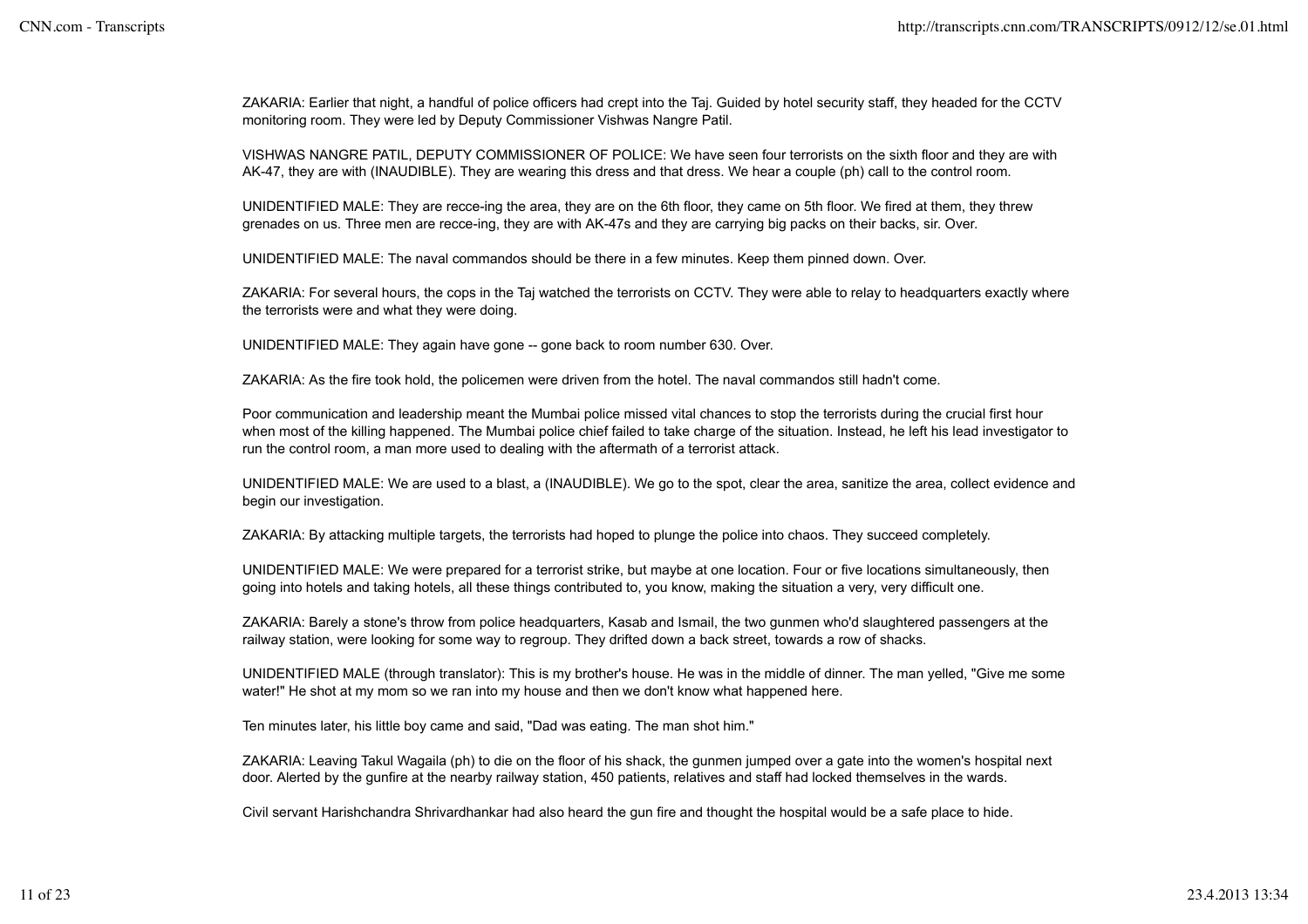HARISHCHANDRA SHRIVARDHANKAR, MUMBAI ATTACK SURVIVOR (through translator): I saw a dead body in a pool of blood so I got scared and ran inside the building. Inside there was absolute silence, but all the lights were on.

ZAKARIA: On the stairs, he bumped into Ismail, Kasab's accomplice.

SHRIVARDHANKAR (through translator): He grabbed my neck and quickly drew a knife and I knew he was going to slit my throat. So I kneed him and whacked him in the face with my briefcase.

He still managed to slash my neck twice, then threw me down.

ZAKARIA: Now the gunmen roamed the corridors, testing doors, looking for hostages.

In one of the locked silent wards, Nasrin Sheikh (ph) was about to give birth.

UNIDENTIFIED FEMALE (through translator): She was screaming in pain. The nurses said, "If she screams, they'll fire into this ward and we'll all die. Tell her to endure the pain."

NASRIN SHEIKH (ph), MUMBAI ATTACK SURVIVOR (through translator): The doctor told me to lie flat. She started praying. She said, "Endure a little longer, my child." But I kept on screaming, and grabbing the doctor's clothes. I was banging my head on the ground, begging, "Do something! Do something!"

ZAKARIA: Nasrin's (ph) daughter, Ishwaria (ph), would be born safely an hour after the terrorists had left.

Meanwhile, the head of Mumbai's anti-terrorist squad, Hemant Karkare, had arrived near the hospital. Over the next 40 minutes, Karkare and two other senior police commanders would make repeated calls for armed backup. It never came.

Finally, Karkare and his colleagues drove down a back street to cut off the terrorists' likely escape route from the hospital. The three commanders rode in the front of a jeep, four policemen squeezed into the back. But the gunmen had already left the hospital and were looking for a car to hijack.

Arun Jadhav was one of the cops in the back of the jeep.

ARUN JADHAV, MUMBAI POLICE (through translator): Suddenly they sprayed our car with bullets. We had no idea where the gunfire was coming from. Then the man in front of me collapsed on top of me and I moved like this so my head was at seat-level. I couldn't reach my Sten gun. I went to draw my pistol but I'd given it to another cop.

UNIDENTIFIED MALE (through translator): The policemen...

AZAM AMIR KASAB, MUMBAI ATTACK GUNMAN (through translator): Oh, them.

UNIDENTIFIED MALE (through translator): What did you do to them?

KASAB (through translator): They -- they fired at us.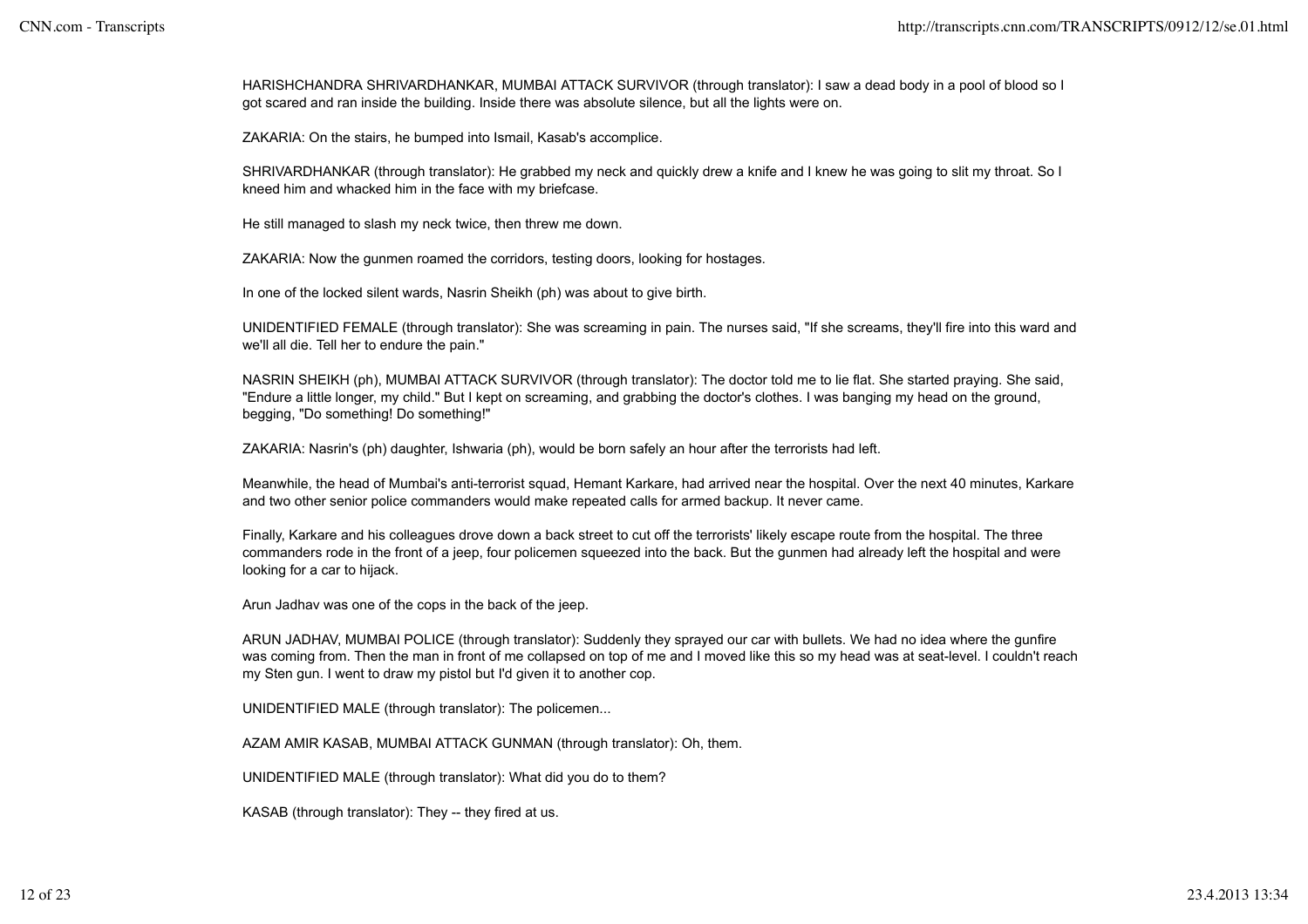UNIDENTIFIED MALE (through translator): Really?

KASAB (through translator): Yes. I fell down and then Ismail shot them.

ZAKARIA: The gunman pulled the terribly wounded police commanders from the front of their jeep and took over the vehicle. The bodies in the back jammed the rear door shut.

JADHAV (through translator): The gunmen just drove off. Then a phone rang next to me in the back of the jeep and they sprayed us with bullets.

The man on top of me died, but I wasn't hit. God was working His magic.

They drove towards a junction crowded with media people and both gunmen fired. The driver used his pistol. I could see the whole thing through a gap between the seats.

ZAKARIA: Back outside the hospital, the wounded police commanders lay dying, undiscovered just 200 yards from police headquarters.

UNIDENTIFIED MALE: We could hear the firing, you know, at the Cama Hospital. It's very close. It's just behind this complex.

ZAKARIA: Orders had been given to send armed backup to the commanders at the hospital, but the police were in meltdown and orders did not lead to action. The three dead commanders were well known names in Mumbai.

UNIDENTIFIED MALE: When the information came to the control room that kamte, Karkare and Salaskar are dead, that moment, then everything stands still. Those few -- you know, one or two seconds, I think they would haunt me for the rest of my life.

They were some of the best officers, I would say, in the country. These are the people who are leaders. The challenge before the leadership at that time was motivating the men to continue the fight, to continue facing the terrorists.

(COMMERCIAL BREAK)

ZAKARIA: It wasn't until later that night when the sole surviving gunman was captured that the police would find out who their enemy was. An organization founded 15 years before with support from Pakistani intelligence to help reclaim the disputed territory of Kashmir from India, a group that was now trying to transform itself into a standard bearer of global jihad.

UNIDENTIFIED MALE (through translator): What is the name of your organization? What's your gang, your team?

KASAB (through translator): It's Lashkar-e-Taiba

ZAKARIA: Lashkar-e-Taiba, the Army of the Righteous. Successive Pakistani governments had turned a blind eye to its training camps, its thousands of fighters, its new global ambitions.

UNIDENTIFIED MALE (through translator): How long was your training?

KASAB (through translator): Three months. In the training, there were 24 or 25 in our class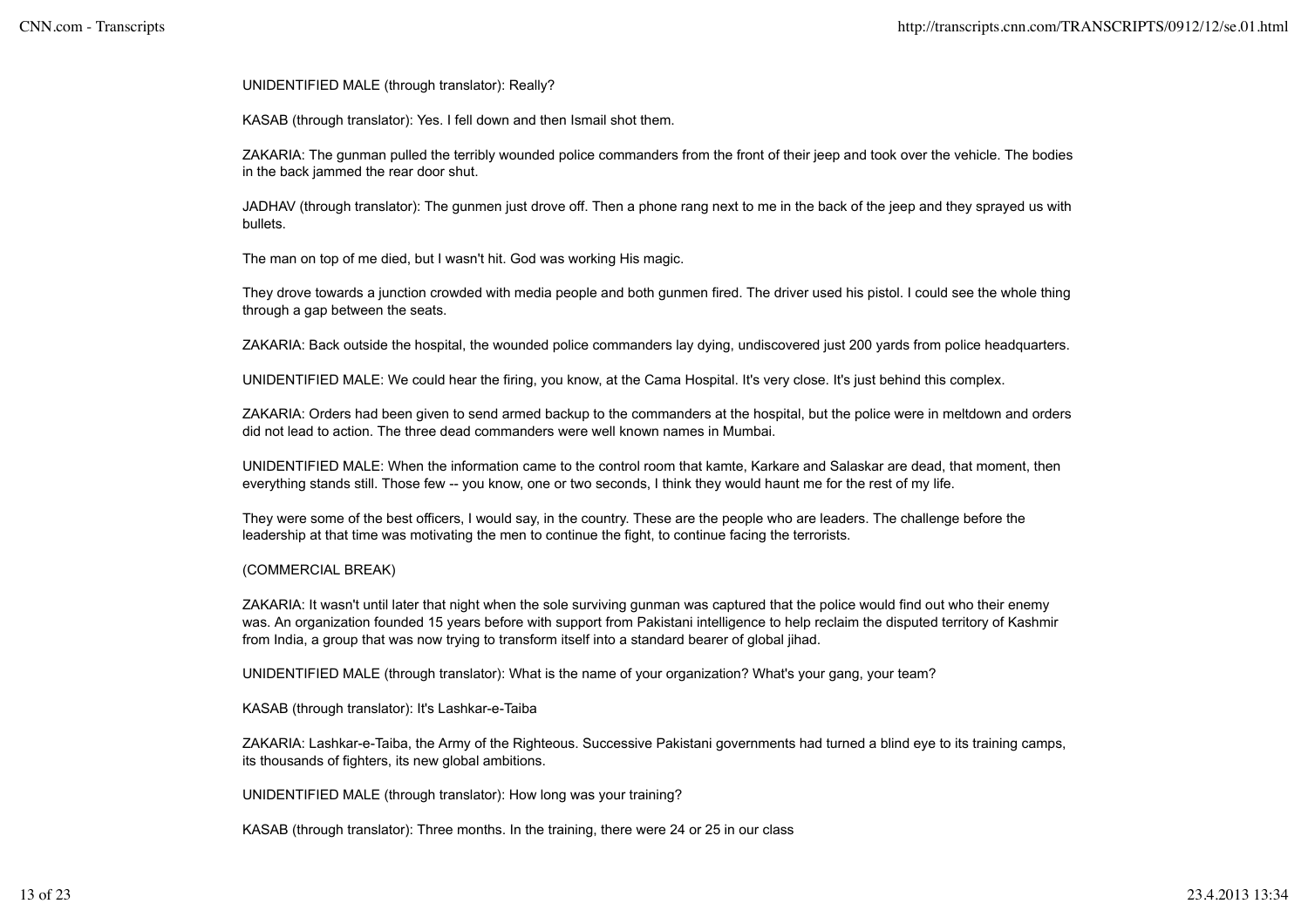UNIDENTIFIED MALE (through translator): Where were the people from?

KASAB (through translator): They don't tell you. I only know about one. He said he was from Lanore. He became my friend.

UNIDENTIFIED MALE (through translator): Didn't they allow you to speak to each other?

KASAB (through translator): We were forbidden to speak to each other. It was very strict. The proper training, where they say, "This boy is ready now," that takes three months. That's it.

UNIDENTIFIED MALE (through translator): OK. Then what?

KASAB (through translator): That's it. After that he's ready. He just waits. They prepare him and say, "Off you go and die."

UNIDENTIFIED MALE (through translator): When was this planned?

KASAB (through translator): It was finalized a month ago.

UNIDENTIFIED MALE (through translator): A month ago? How? Was there a meeting?

KASAB (through translator): They brought Ismail and me together. I don't know where he came from. They said, "Guys, the time has come for you to be tested. Now we'll know who is for real," blah, blah. Stuff like that. "Here's your target."

UNIDENTIFIED MALE (through translator): Where? KASAB (through translator): They showed us a CD of this city, a full tour.

ZAKARIA: It wasn't the first time Lashkar-e-Taiba had attacked Mumbai. They had exploded bombs before, killing hundreds but attracting little international attention.

This time it would be different. Now, Lashkar-e-Taiba was showing its supporters in Pakistan and the Middle East that it could stage a spectacle the whole world would watch.

WASI (through translator): The commissioner of Mumbai has been killed. They're saying that there are many, many killed and injured. They're saying there are 50 gunmen -- the whole city has been shot up. Fires are burning everywhere. People are dying all over the place. With God's blessing, you've done a brilliant job!

GUNMAN (through translator): All praise to God.

ZAKARIA: Less than a mile from the burning Taj, at the Oberoi Hotel, Seyfi and Meltem Muezzinoglu was still being held, together with three other hostages.

M. MUEZZINOGLU: I was trying to take care of the young lady, the Singapore lady, because she was very scared.

ZAKARIA: Lo Hoei Yen was a 28-year-old lawyer, in Mumbai for a one- day seminar.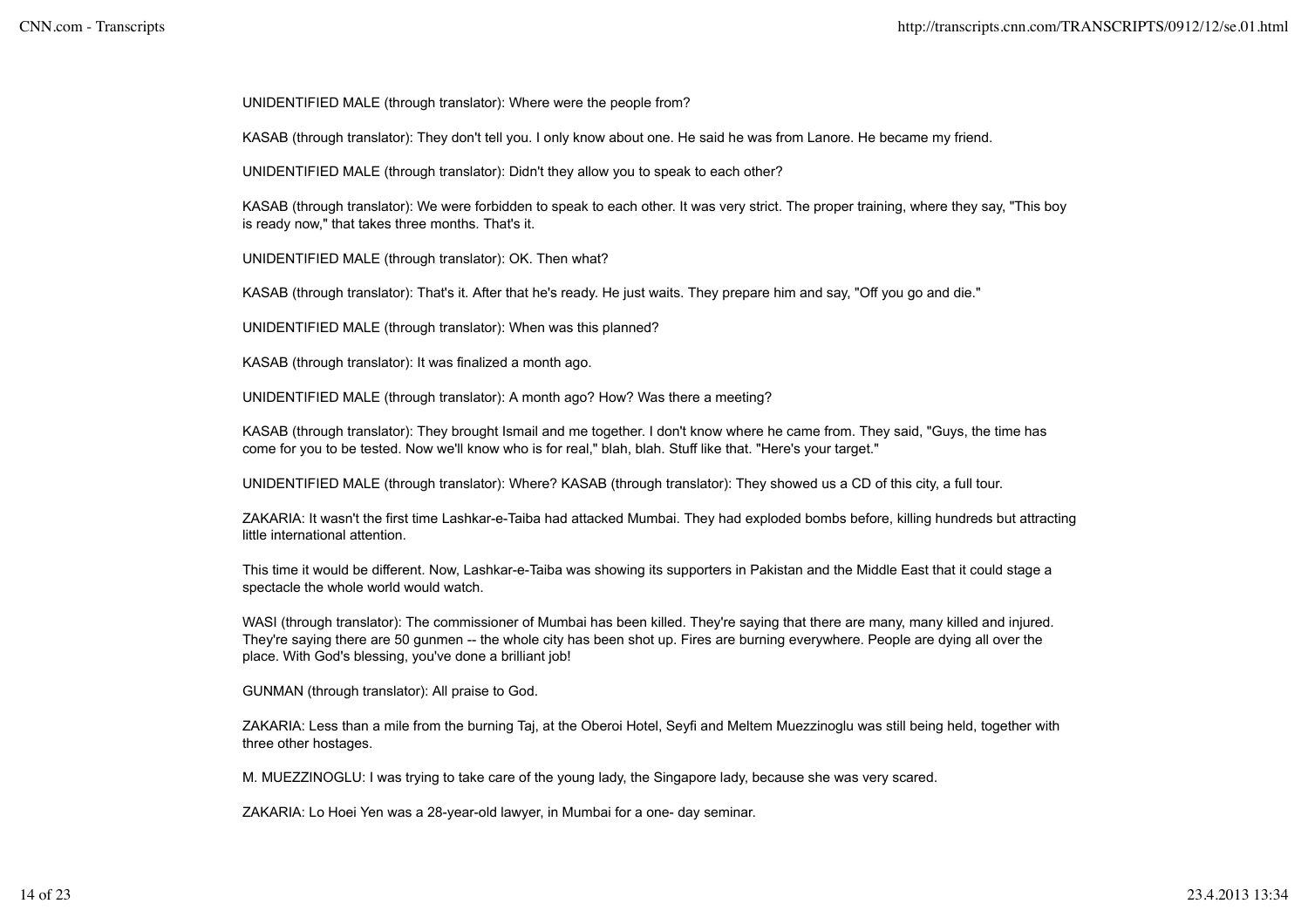M. MUEZZINOGLU: I put her into my lotus shoes and I thought if she would have been on a business trip alone and what would have happened, you know?

S. MUEZZINOGLU: They took us out of the room, made us all lean on the wall and they were talking on the phone and they said, go away from the wall.

M. MUEZZINOGLU: All of a sudden, they -- they just shot those women, three women.

S. MUEZZINOGLU: And that young Singapore girl, she was crying so loud that she knew that they were being shot. It was terrible. I still hear her screams.

M. MUEZZINOGLU: And I was -- let's pray for those people, and we started to pray.

S. MUEZZINOGLU: And we both raised our hands and read the same sura from the Koran, which is spoken for the dead, so they were shocked, the terrorists.

M. MUEZZINOGLU: I said to my husband, they're going to kill us also. Now is our turn.

S. MUEZZINOGLU: They said to go into the room. Meltem said, "No, let them shoot us here." I said, "No, we don't go. You kill here." We leaned onto the same wall. And (INAUDIBLE) came and said, "No kill. You brothers. Go in."

M. MUEZZINOGLU: And they left. We didn't believe it. We don't believe it.

ZAKARIA: As the eight gunmen launched their attacks on the hotels and the railway station, the fifth pair had threaded their way through the alleyways of South Mumbai to a Jewish study center, Nariman House.

Brother Wasi reminded the two gunmen that killing a Jew was worth far more to them than killing a guest at the Taj Hotel.

WASI (through translator): As I told you, every person you kill where you are is worth 50 of the ones killed elsewhere.

ZAKARIA: The center was run by Rabbi Gabriel Holtzberg and his pregnant wife, Rivka. Their 2-year-old son had been put to bed. The neighbors heard what happened when the rabbi and his wife confronted the gunmen.

UNIDENTIFIED FEMALE (through translator): The woman shouted, "Shoot me, shoot me!" and they shot her. Then a man's voice also shouted, "Shoot me!" and they shot him too.

The bangs were very loud, then we heard glass breaking.

ZAKARIA: The two gunmen killed the rabbi, his wife and two houseguests. They took two women hostage. Then they turned their attention to the crowd gathering outside.

WASI (through translator): Can you see any movement to the left or right?

GUNMAN (through translator): There are quite a few people standing at windows.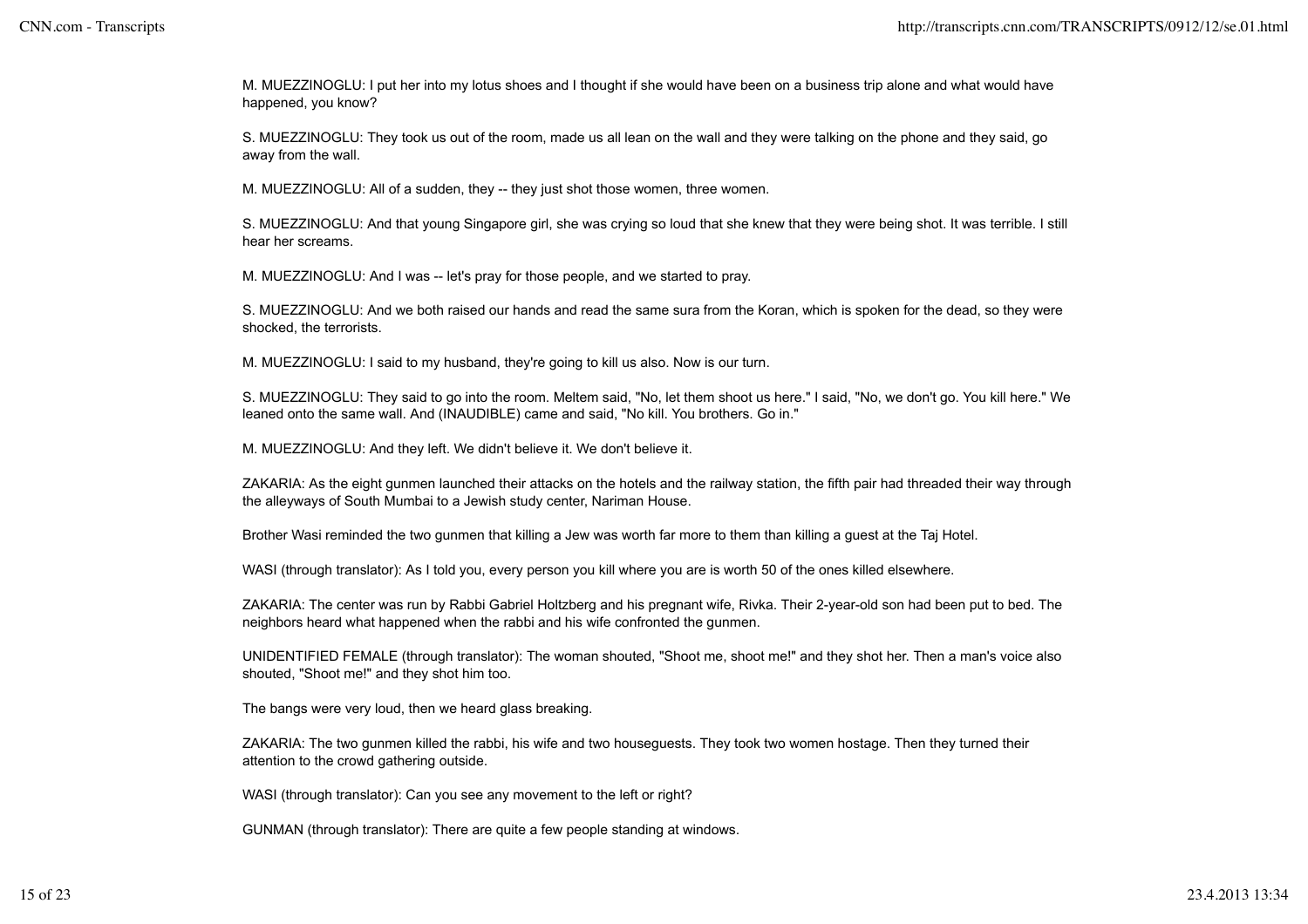ZAKARIA: Brother Wasi turned to his superiors for direction.

WASI (through translator): They can see regular civilians on the street. Should they shoot them?

CONTROLLER (through translator): Right -- anyone that moves, shoot them.

GUNMAN (through translator): OK.

ZAKARIA: One of the regular civilians they shot was Dameonte Gohil's (ph) son.

DAMEONTE GOHIL (ph), SON KILLED IN MUMBAI ATTACK (through translator): He didn't utter a single word. I was stroking his face. I lifted his head and cradled it in my lap. My neighbor gave him some water, but he still didn't speak a word.

ZAKARIA: Three miles away, Kasab and his accomplice Ismail, the pair who'd massacred passengers at the railway station, drove into a police roadblock. Ismail was shot dead at the wheel of their hijacked car. UNIDENTIFIED MALE (through translator): Kasab got out of the car and pretended to surrender. The other cops rushed at him and Kasab rolled onto his back. Officer Umble got to him first. But Kasab had an AK- 47 hidden under his jacket. Umble saw this and grabbed the barrel with both hands.

UNIDENTIFIED MALE (through translator): As soon as they saw he was down, everyone just jumped on him. Umble was right in front of the gun. He was trying to pin him down. And that's when Kasab pulled the trigger. Umble got hit by eight or nine bullets.

ZAKARIA: At 1:00 AM, four hours after he'd come ashore in Mumbai, the police took Kasab under armed guard to a nearby hospital where they began taping his interrogation.

KASAB (through translator): He made us do a terrible thing.

UNIDENTIFIED MALE (through translator): Who did?

KASAB (through translator): Uncle did.

UNIDENTIFIED MALE (through translator): Who is this Uncle?

KASAB (through translator): The one from Lashkar.

ZAKARIA: He said his father had in effect sold him to Lashkar-e- Taiba, the Army of the Righteous, at their branch office in his village.

KASAB (through translator): He said, "These people make loads of money, and so will you. You don't have to do anything difficult. We'll have money. We wouldn't be poor any more. Your brothers and sisters can get married. Look at these guys living the good life. You can be like them," he said.

UNIDENTIFIED MALE: Your dad said this?

KASAB: Yes.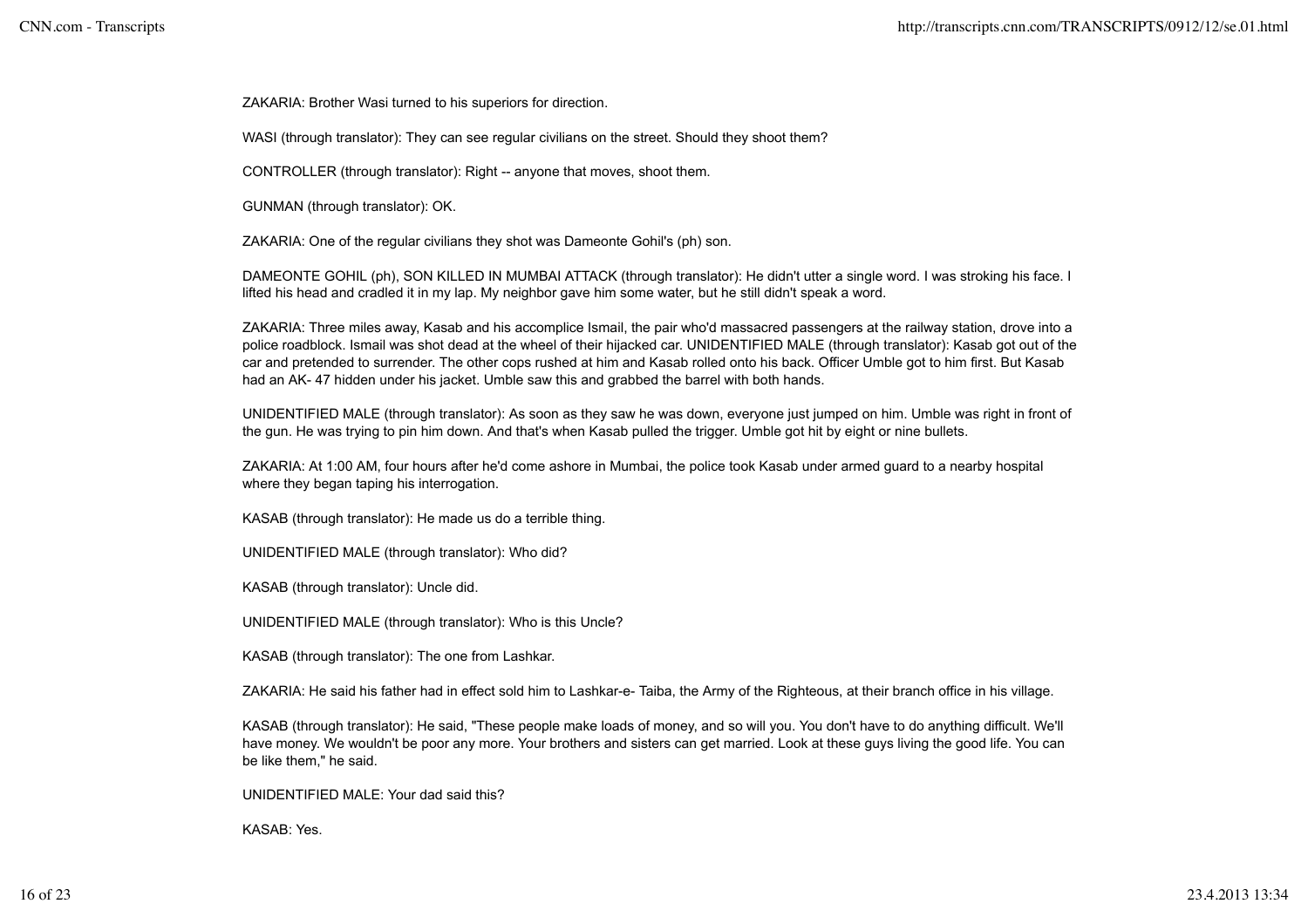UNIDENTIFIED MALE: What does he do for a living?

KASAB: He used to yell yoghurt and potato snacks in the street.

UNIDENTIFIED MALE: How much did they give you? Did he put it in your account?

KASAB: There is no account. They gave it to my dad.

UNIDENTIFIED MALE: How much did they give him?

KASAB: I don't know, maybe a few hundred thousand.

UNIDENTIFIED MALE: After finishing your job today, where were you supposed to go?

KASAB: We were all supposed to die. UNIDENTIFIED MALE: How?

KASAB: He said we would go to heaven.

(COMMERCIAL BREAK)

UNIDENTIFIED MALE: And the whole idea is to kneel down and shoot those -- that is, as soon as possible. Then, the team is applying it's strategy on who to...

FAREED ZAKARIA, CNN HOST: Kasab's capture had been reported on TV. Now his masters wanted him back.

The gunmen inside Nariman House forced one of the hostages, Norma Rabinovitch (ph), to call the Israeli consulate. Then they made her speak to Brother Wasi in Pakistan.

NORMA RABINOVITCH, HOSTAGE: Hello?

BROTHER WASI: You've talked to...

RABINOVITCH (ph): I have already talked to them. I was talking to the consulate just a few seconds ago and they are making the phone call. They said to leave the line free. They are calling the prime minister and the army in India from the Embassy in Delhi.

ZAKARIA: Brother Wasi had promised Norma he would release her and the other hostage, Yohavit Orpaz (ph), in exchange for Kasab.

WASI: Don't worry, Norma. Just sit back and relax and don't worry and just wait for them to contact. OK?

RABINOVITCH (ph): OK.

WASI: And save your energy for good days.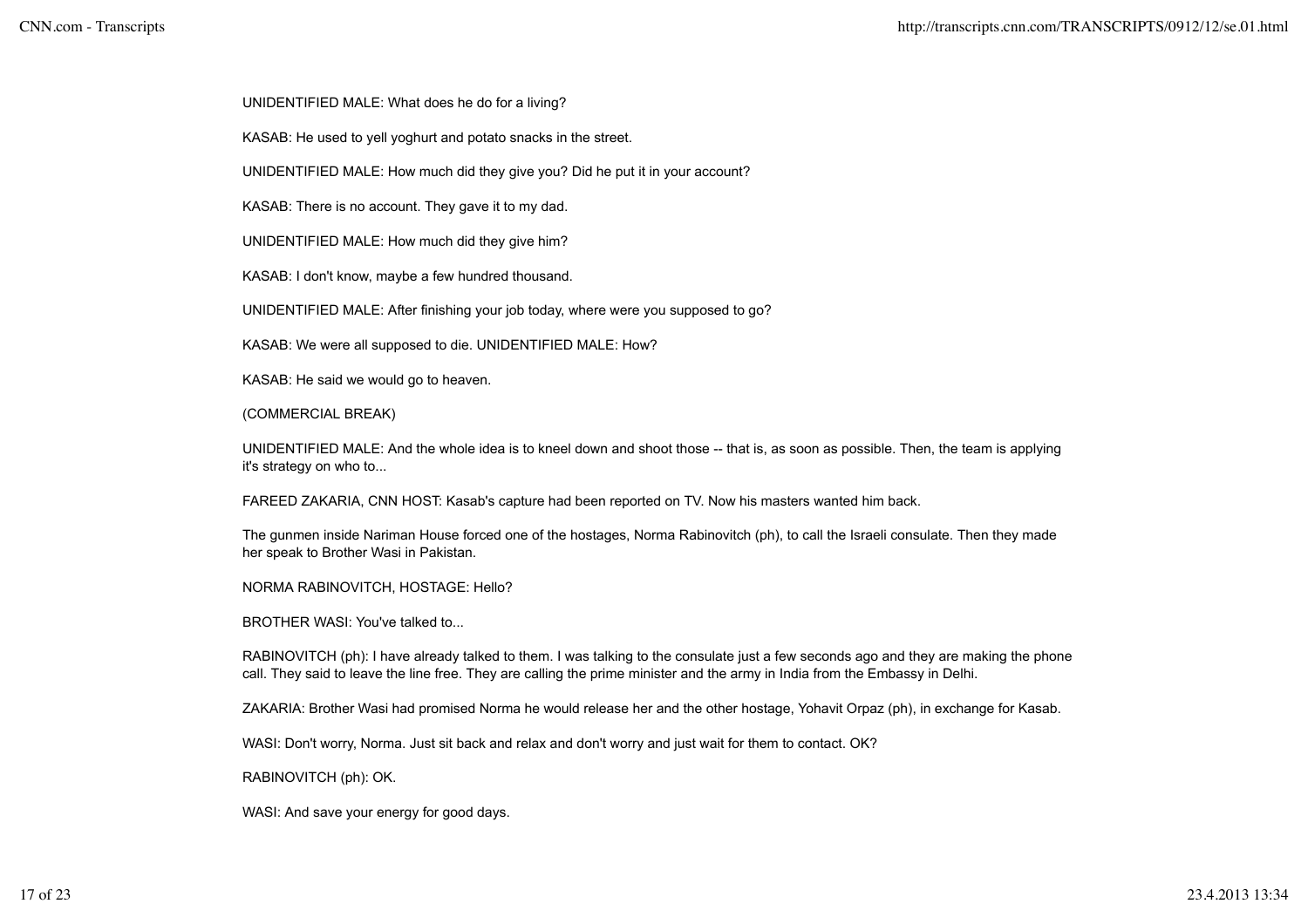If they contact right now, maybe you're gonna celebrate your Sabbath with your family.

ZAKARIA: Brother Wasi briefed the gunman on what to say to the Indian government.

WASI: The Indian authorities will call you on this number and ask what you want. Just say, release our guy to us with h is weapons within half an hour.

GUNMAN: God willing.

ZAKARIA: He warned him not to let slip that Rabbi Holtzberg and his wife had already been murdered.

WASI: So you mustn't say you'll release the two hostages. You must say that you'll release all the hostages. You tell them they can negotiate with us.

ZAKARIA: As the terrorists waited for the Indian government to call, the Holtzberg's 2-year-old son, Moisha (ph), wandered among the bodies, including those of his mother and father.

The little boy's nanny, who had hidden inside the house overnight, later snatched him and escaped.

After much delay, 400 commandos had arrived from Delhi to take over the operation. They began to engage the terrorists.

On the 18th floor of the Oberoi Hotel, the commandoes cornered Fahadulla and his fellow gunmen of the Rahman (ph). By now, they had murdered 35 people at the hotel.

WASI: How's it going, brother Fahadullah?

FAHADULLAH: Brother Adui Rehman has just died, praise God.

WASI: Oh, really? Is he nearby?

FAHADULLAH: Yes, he's next to me. May God accept his martyrdom.

The room is on fire. They're showing it on the TV. I'm sitting in the bathroom.

WASI: You mustn't let them arrest you, remember that.

FAHADULLAH: God willing, God willing.

ZAKARIA: The next time Brother Wasi called, Fahadulla was still hiding in the bathroom.

WASI: Fahadullah, my brother, can't you just get out there and fight? Throw a grenade and try to get out.

FAHADULLAH: I've run out of grenades.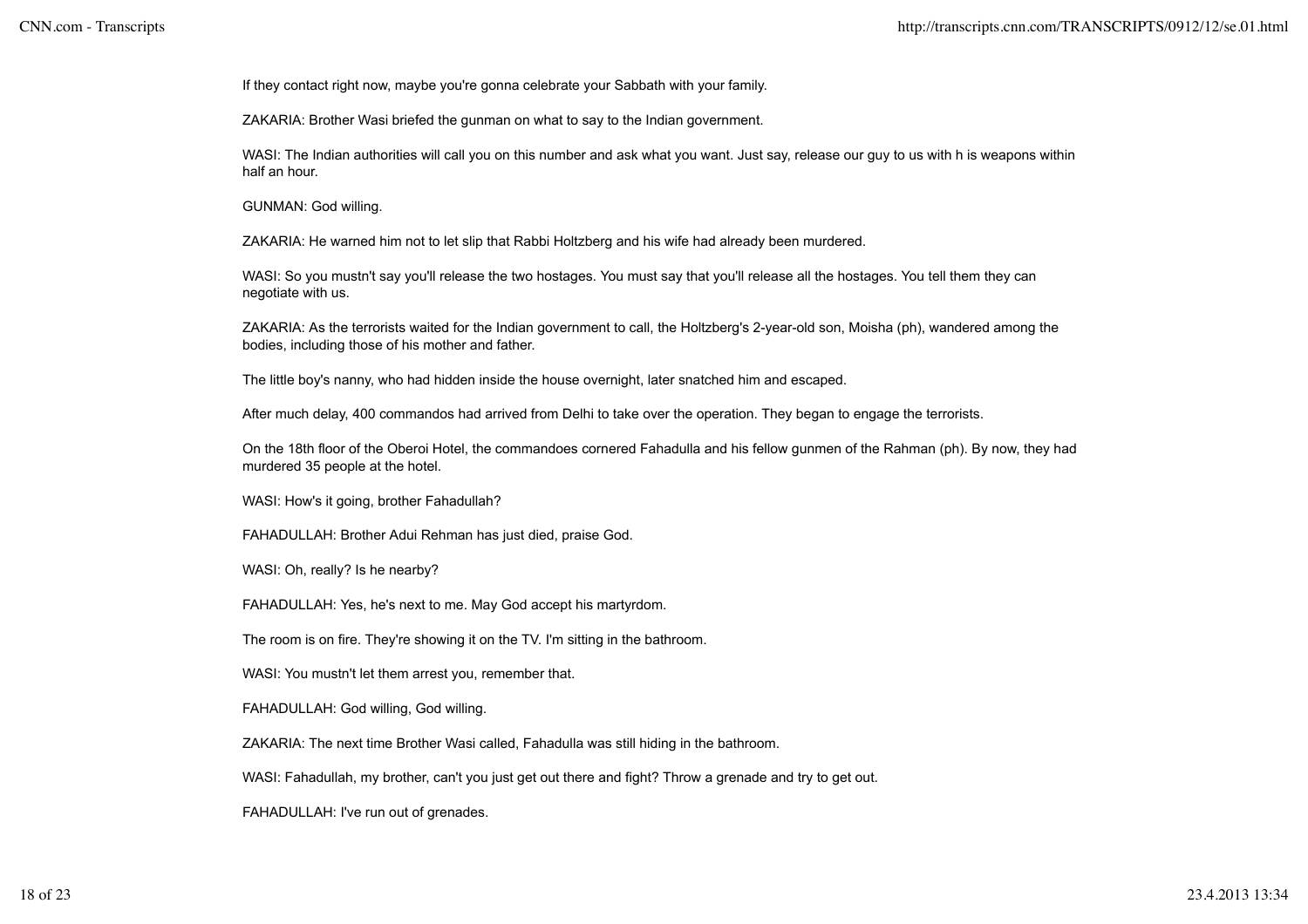WASI: Be brace, brother. Don't panic. For your mission to end successfully, you must be killed. God is waiting for you in heaven.

FAHADULLAH: God willing.

WASI: May God help you. Fight bravely, and put your phone in your pocket but leave it on.

Fahadullah? Fahadullah?

ZAKARIA: It was 10:00 p.m., 24 hours into the attack, and the call from the Indian government to Nariman House had still not come. Again, Brother Wasi turned to his superiors.

WASI: Do you want them to keep the hostages or kill them?

Listen up.

GUNMAN: Yes, sir.

WASI: Just shoot them now. Get rid of them. You could come under fire at any time and you risk leaving them behind. GUNMAN: God willing. Although it's quiet here at the moment.

WASI: No. Don't wait any longer. You never know when you might come under attack. Just make sure you don't get hit by a ricochet when you do it.

GUNMAN: God willing

WASI: I'll stay on the line.

Go on. I'm listening. Do it!

GUNMAN: What, shoot them?

WASI: Yes, do it. Sit them up and shoot them in the back of the head.

GUNMAN: The thing is, Umer is asleep right now. He hasn't been feeling too well.

WASI: I'll call you back in half an hour and you can do it then, OK?

ZAKARIA: For an hour the gunman hesitated. Finally, Brother Wasi's patience ran out.

WASI: Well?

GUNMAN: Please don't be angry. I had to move things round a bit.

WASI: Have you done the job or not?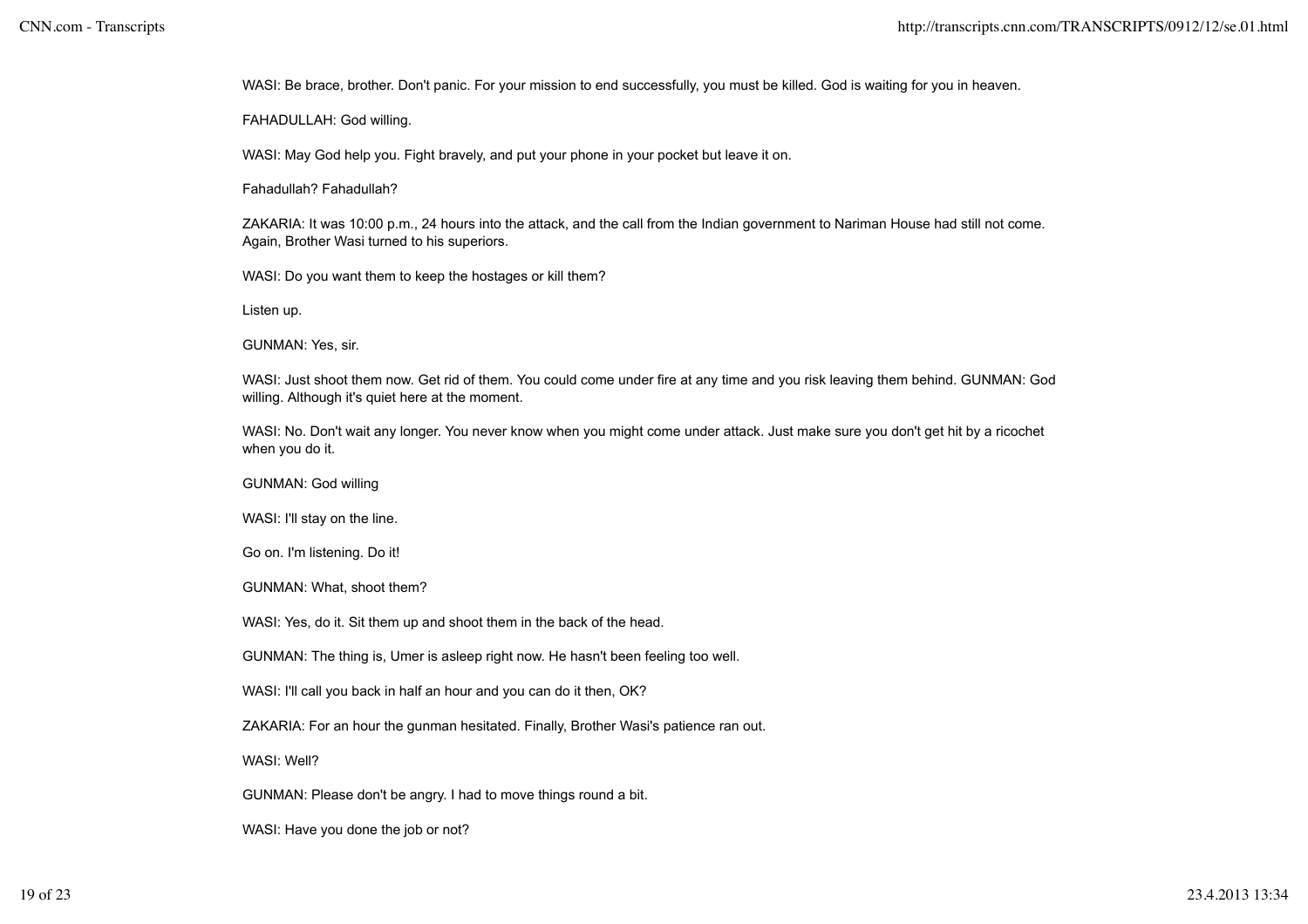GUNMAN: I was just waiting for you to call so you could listen.

WASI: Do it, in God's name.

GUNMAN: Right. Hold on.

WASI: Do it, in God's name.

OK, that was one of them, yes?

GUNMAN: Both, together.

ZAKARIA: Friday dawned, 36 hours into the attack. Brother Wasi told the gunmen at Nariman House it was time to die.

WASI: OK, so the thing is, Brother Akasha...

GUNMAN: Yes, sir.

WASI: ... you've run out of water and you're tired. They know this too. They're hoping to arrest you once you're weak from hunger and thirst.

GUNMAN: Today is Friday so we should finish it today.

ZAKARIA: Nine hours after the Jewish hostages were murdered, the commandos finally attacked.

WASI: Helicopter overhead?

GUNMAN: Yes, I think there's a helicopter on the roof.

Shoot, shoot!

They've opened fire. They've opened fire.

Umer, take cover! Take cover!

They're firing into our room, into our room!

(CROSSTALK)

ZAKARIA: An hour later, the gunman spoke to Brother Wasi for the last time.

GUNMAN: I've been shot. I've been shot. Pray for me.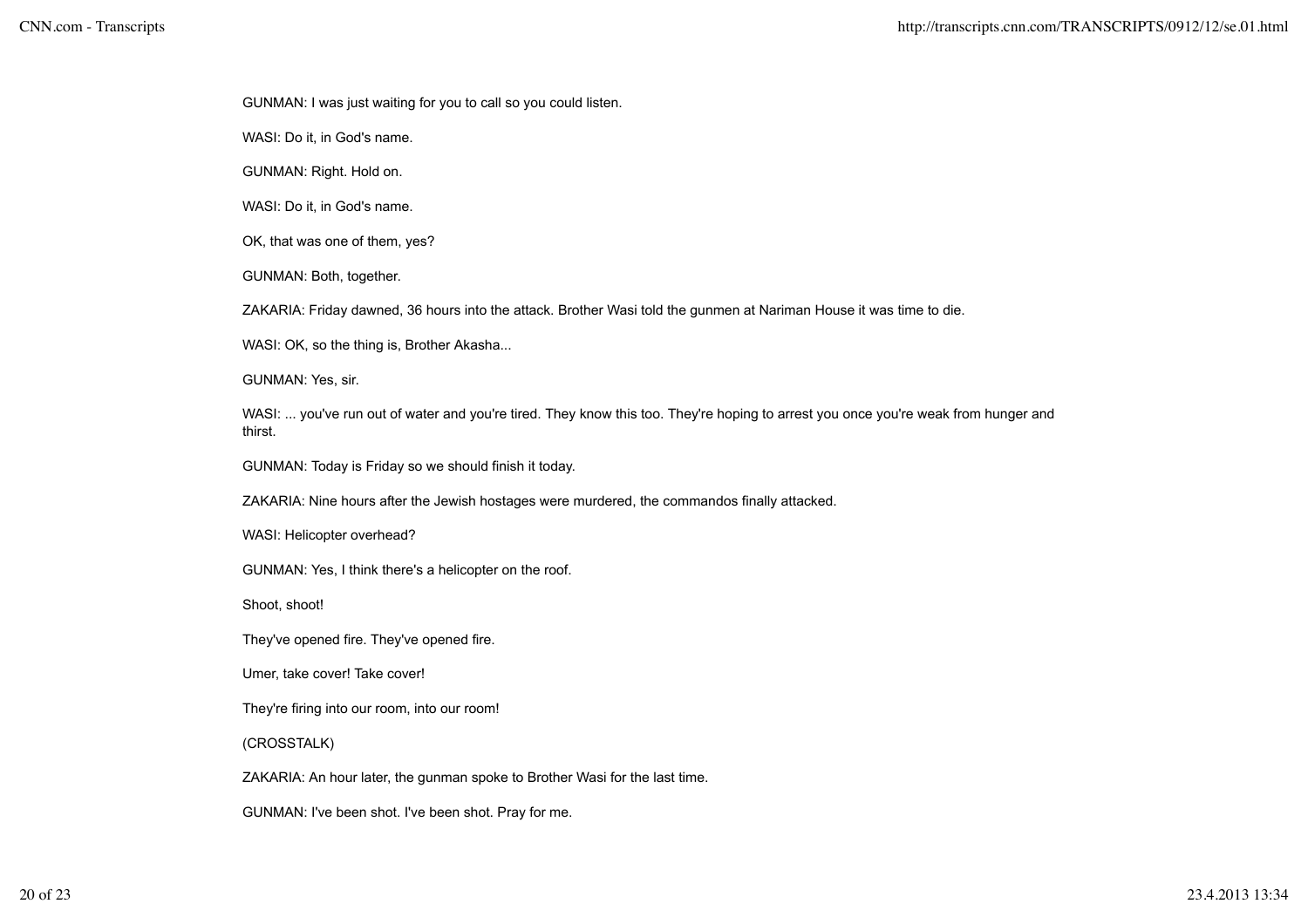WASI: Where are you hit?

GUNMAN: One in my arm and one in my leg.

WASI: God protect you. Did you manage to hit any of their guys?

GUNMAN: We got one commando. Pray that God will accept my martyrdom.

WASI: Praise God. Praise God. Good keep you.

(COMMERCIAL BREAK)

ZAKARIA: Brother Wasi's work was done. For three days, the terrorists he directed had dominated the world's headlines. The identity of Brother Wasi and the other controllers still has not been established.

In his interrogation Kasab, the sole surviving gunman, named the mastermind of the operation.

KASAB: Zaki. Zaki. Uncle Zaki.

UNIDENTIFIED MALE: Uncle who?

KASAB: Zaki. Za-ki.

ZAKARIA: Zaki-ur Rehman Lakhvi, the head of the Lashkar-e-Taiba, the Army of the Righteous, has been arrested by the Pakistani authorities. His trial is being held in secret.

Kasab has confessed his part in the attack. If convicted, he may be hanged.

UNIDENTIFIED MALE: So you guys came here for jihad. Is that right?

KASAB: What jihad, sir? UNIDENTIFIED MALE: It's no use crying. Tell me the truth. Is that true or not?

KASAB: You wouldn't understand.

UNIDENTIFIED MALE: We broke him psychologically. We realized that they had told him, if you commit jihad and you die for the cause, there is a scent emanating from your dead body. There is a glow on the face. So we asked him, who told you this? He said the instructors told us this is what happened. They had seen people who died fighting for jihad. This is what happens.

We did take him to the morgue and we showed him the nine dead bodies there. The shock on his face, I think. It dawned on him that whatever he had done, he was taken for a ride by the instructors and there was no truth whatsoever in what they had told him.

ZAKARIA: Joint commissioner, Marias Baas (ph), the Mumbai chief of police, has been moved from his post and given responsibility for police housing.